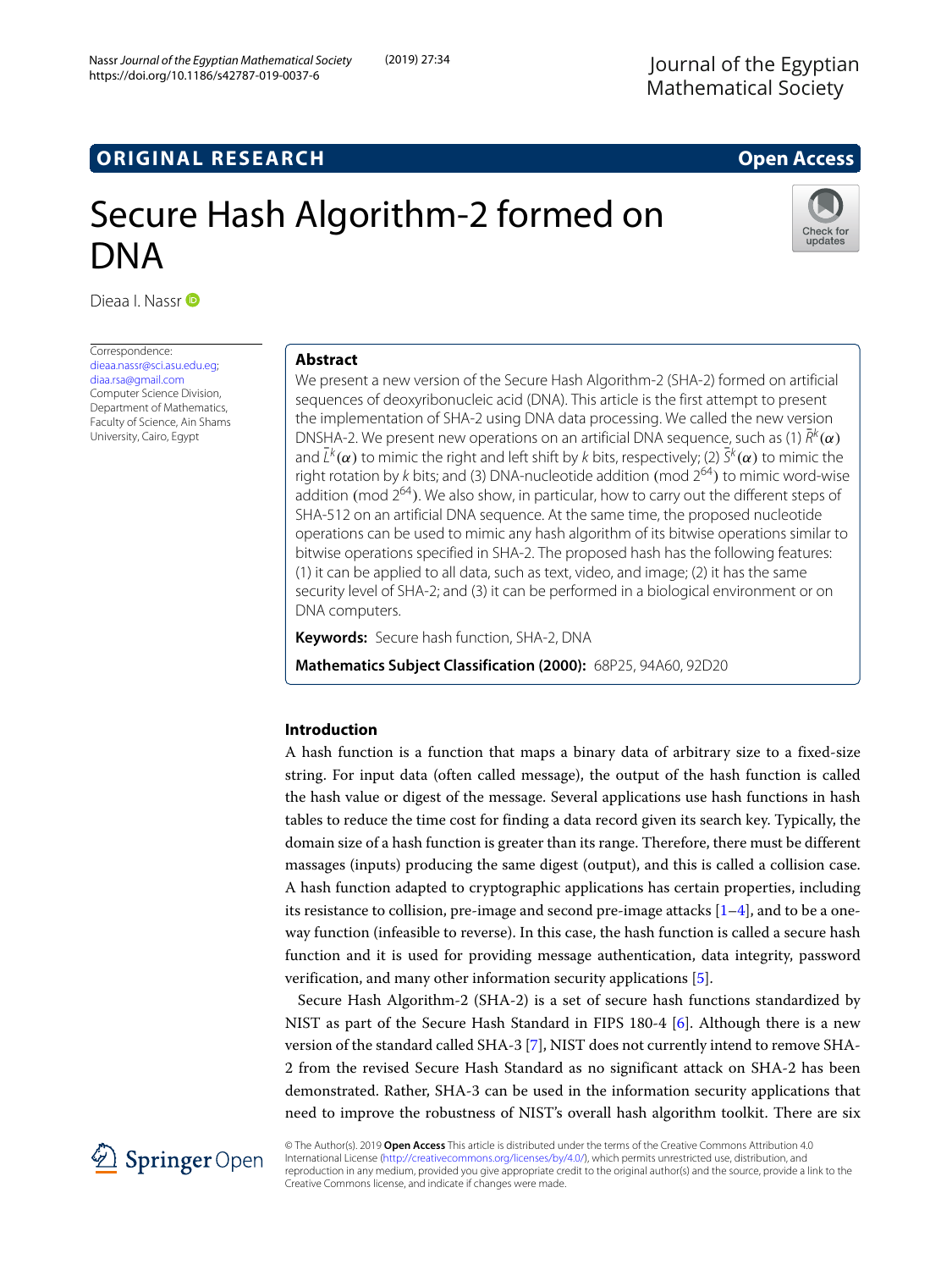hash functions belonging to SHA-2, and these hash functions have names corresponding to their digest length: SHA-224, SHA-256, SHA-384, SHA-512, SHA-512/224, and SHA-512/256.

These hash functions have very similar structures unlike only in the number of rounds, additive constants, shift amounts, and digest size.

The aim of this paper is to introduce a new version of SHA-2 in DNA model considering the security properties of SHA-2. To the best of our knowledge, there is no article that discusses the implementation of SHA-2 using DNA data processing. We are therefore interested in studying how to implement SHA-2 on the DNA environment. Since the hash functions belonging to SHA-2 have almost the same basic processes, we focus on the construction of SHA-512 to be processed in a DNA environment (DNSHA-512) and the other hash functions are similar. The construction of DNSHA-512 contains new imitation of the operations:

- 1. Right (and left) shift by  $k$  bits
- 2. Right rotation by k bits
- 3. Addition modulo 2<sup>64</sup>

In Table [1,](#page-1-0) we give the list of abbreviations used in this paper.

The paper is organized as follows. In the ["DNA"](#page-2-0) section, we present some basic background of DNA required in this paper. A brief explanation of SHA-512 is given in the [SHA-512"](#page-2-1) section. In the ["DNSHA-2"](#page-5-0) section, we give the nucleotide operations that mimic the bitwise operations used in SHA-2 and the algorithm of DNSHA-512 of the proposed implementation of SHA-512 on an artificial DNA sequence. The ["Implementation"](#page-14-0) section contains the implementation of DNSHA-512. In the ["Conclusion"](#page-17-0) section, we include the conclusion.

| $SHA-2$                    | Secure Hash Algorithm-2                                            |
|----------------------------|--------------------------------------------------------------------|
| <b>DNA</b>                 | Deoxyribonucleic acid                                              |
| A                          | The nitrogenous base (adenine)                                     |
|                            | The nitrogenous base (cytosine)                                    |
| G                          | The nitrogenous base (guanine)                                     |
|                            | The nitrogenous base (thymine)                                     |
| $(e_{n-1} \ldots e_1 e_0)$ | A binary string                                                    |
| $\oplus$                   | <b>Bitwise XOR</b>                                                 |
| ┑                          | Bitwise negation                                                   |
| $\wedge$                   | <b>Bitwise AND</b>                                                 |
| $\vee$                     | <b>Bitwise OR</b>                                                  |
| $^{+}$                     | Addition (mod $2^{64}$ )                                           |
| $R^k$                      | Right shift by k bits                                              |
| $S^k$                      | Right rotation by k bits                                           |
| $\overline{\phantom{0}}$   | The nucleotide operation to imitate the bitwise NOT                |
| $\bar{\wedge}$             | The nucleotide operation to imitate the bitwise AND                |
| v                          | The nucleotide operation to imitate the bitwise OR                 |
| $\bar{\oplus}$             | The nucleotide operation to imitate the bitwise XOR                |
| $\bar{R}^k$                | The nucleotide operation to imitate the right shift by $k$ bits    |
| $\overline{\varsigma}$ k   | The nucleotide operation to imitate the right rotation by $k$ bits |

<span id="page-1-0"></span>**Table 1** List of abbreviations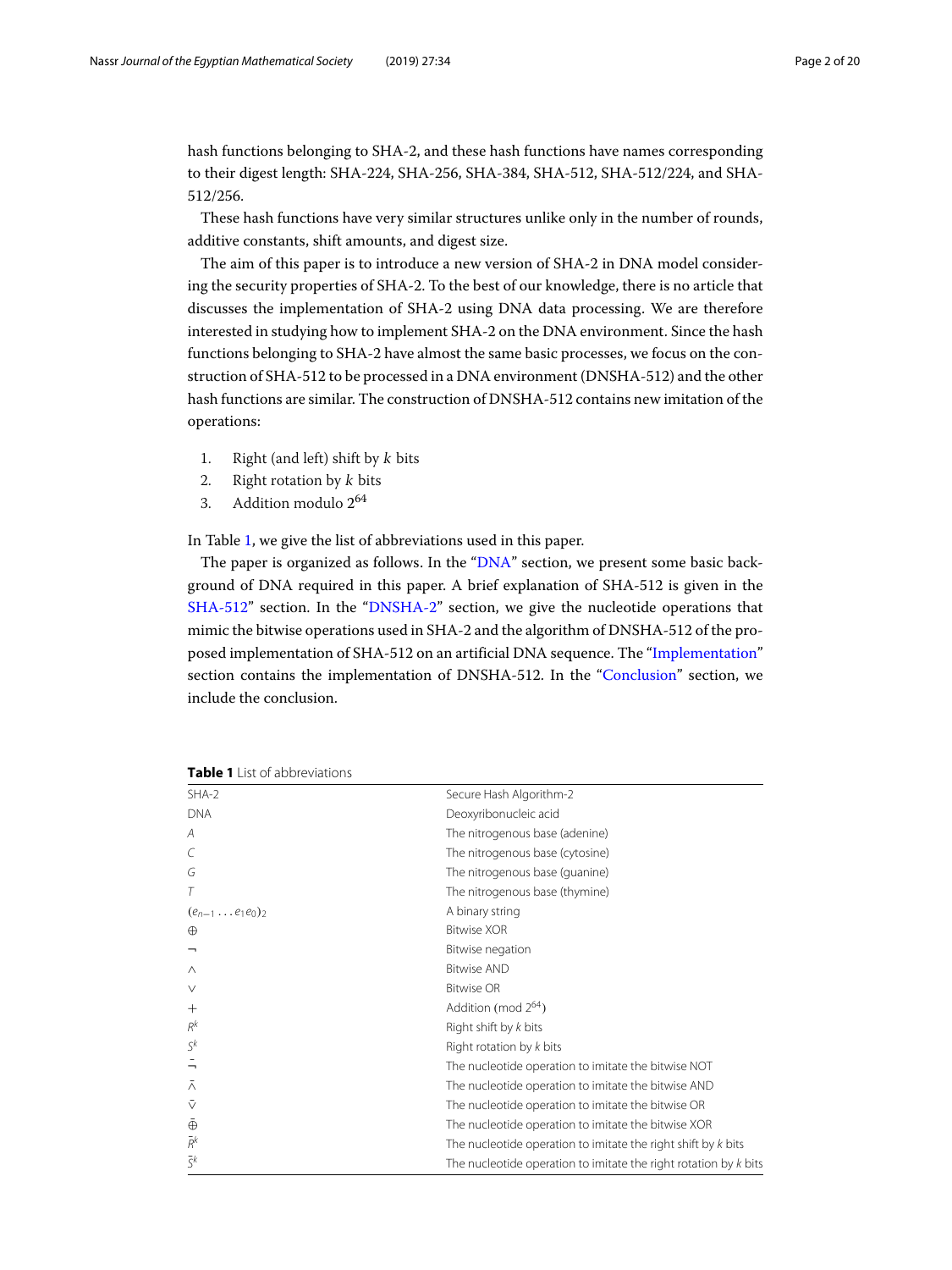#### <span id="page-2-0"></span>**DNA**

Deoxyribonucleic acid (DNA) is a huge molecule; most of them exist in the nucleus of the cells of the organism and in many viruses and contain a genetic code used during the reproduction and the evolution of these organisms. Most of the DNA molecules consist of two chains of biological polymers wrapped around a double strand. Each strand of DNA is made up of a long sequence of nucleotides. These nucleotides are for storing genetic information. They get the information needed to build proteins, DNA, or RNA. There are four types of nucleotides: adenine *A*, cytosine *C*, guanine *G*, or thymine *T*. Their names are usually abbreviated with the first letter only. A long chain (sequence) of nucleotides is written as a sequence of letters *A*,*C*, *G*, and *T*. This sequence (of nucleotides) forms the genetic code of cells. A sequence of nucleotides is connected together using a vertebra composed of phosphate and a sugar (deoxyribose). Nucleotides are sometimes called bases. Some results [\[8,](#page-18-5) [9\]](#page-18-6) pointed out that it is possible to build and generate a chain of artificial nucleotides (DNA sequences) and create complex molecular machines. Because of the progress in the discovery of many properties of DNA  $[10, 11]$  $[10, 11]$  $[10, 11]$ , there is a new data storage technique that depends on the DNA molecule. Several methods have been given in [\[12–](#page-18-9)[19\]](#page-19-0) for storing data in DNA sequences in which 1 g of DNA can be used to store about  $10^6$  TB of data; thus, a small number of grams of DNA is enough to store all the data of our world for hundreds of years. Many results [\[20–](#page-19-1)[24\]](#page-19-2) have developed a new data processing in DNA environment known as DNA computing. Adelman [\[20\]](#page-19-1) has shown that by biochemical DNA operations, molecules could be used to carry out the computation. This author exploited the biochemical operations of DNA to obtain a solution for the Hamiltonian path problem. Computations are carried out in efficient parallel operations. Additionally, Lipton [\[24\]](#page-19-2) has offered an encoding schema, exploiting operations of DNA molecules, to obtain a solution for the satisfiability problem with a small number of variables. A generalization of Lipton's schema has been given in [\[22\]](#page-19-3). Boneh et. al. [\[25\]](#page-19-4) has shown that the data encryption standard (DES) could be broken by using the concept of DNA computation. He has presented a molecular program to break DES. Now, the study of the features of DNA has several objectives not only in the gene sequences but also in carrying out computations and in the field of data protection, where a private data can be written in a secret location in a DNA molecule to protect this data for a long time from unauthorized persons [\[26–](#page-19-5)[30\]](#page-19-6).

In the literatures  $[12-17]$  $[12-17]$ , encoding data in DNA sequence has been classified by two ways [\[18,](#page-18-11) [19\]](#page-19-0):

- 1. The binary data is transformed to a DNA sequence. For example [\[31–](#page-19-7)[33\]](#page-19-8), the binary digits "00," "01," "10," and "11" are transformed into the nucleotides *A*,*C*, *G*, and <sup>T</sup>, respectively.
- 2. Each specified number of bits, e.g., byte, is converted into a fixed number of nucleotides using a given encoding table, see [\[34\]](#page-19-9).

# <span id="page-2-1"></span>**SHA-512**

This section gives a brief description of the hash algorithm SHA-512 [\[6\]](#page-18-3). It is an iterated hash function that pads and parses the input message into *n* 1024-bit message blocks  $M^{(j)}$  and gets the output hash value of size 512 bits. The 512-bit hash value is generally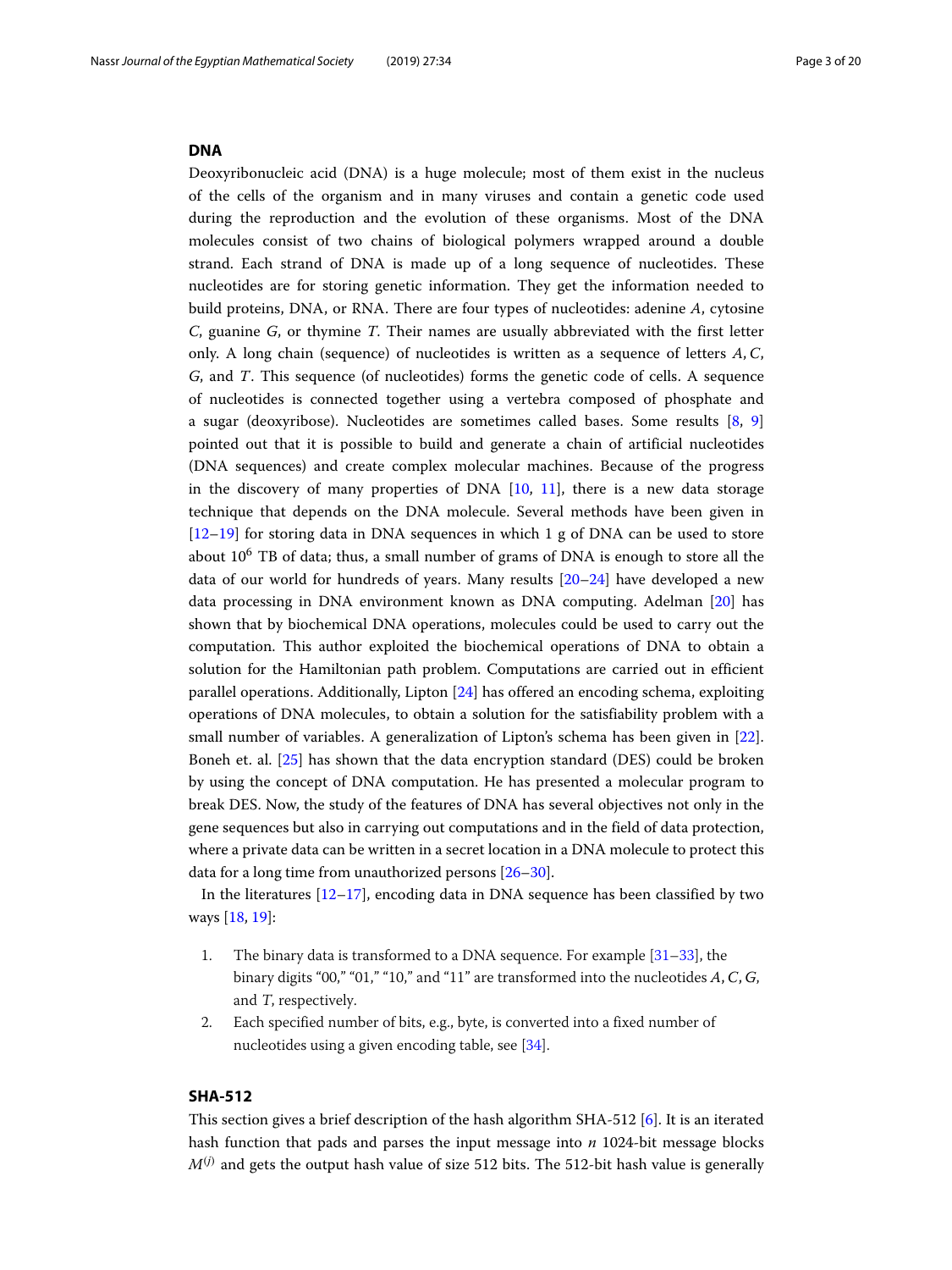computed, using a compression function *f* :

 $H^{(0)} = IV$ , IV is an initial hash value (512-bit block)

$$
H^{(j)} = f(H^{(j-1)}, M^{(j)}) \text{ for } 1 \le j \le n.
$$

The final 512-bit block *H<sup>n</sup>* is the hash value.

The hash function SHA-512 is described in Algorithm 1. We use the notation in Table [1,](#page-1-0) where all operators perform on 64-bit words.

The initial hash value  $H^{(0)}$  is given in Table [2.](#page-3-0) We parse  $H^{(0)}$  into eight 64-bit blocks  $H_1^{(0)},H_2^{(0)},\ldots H_8^{(0)}.$  The first 64 bits of  $H^{(0)}$  are denoted  $H_1^{(0)},$  the next 64 bits are  $H_2^{(0)},$  and so on up to  $H_8^{(0)}$ .

Suppose that the input message is of *m* bits. The input message is prepared as follows:

1. The input message  $M$  is padded in the usual method: add the bit "1" to the end of <sup>M</sup>, and after that add k zero bits, where k is the minimal solution (non-negative) to the equation  $m + 1 + k \equiv 896 \pmod{1024}$ . Next, to this addition, append 128-bit block that represents the number <sup>m</sup> written in binary. For example, the binary data of the message "BOB" are "01000010 01001111 01000010." This data has 24 bits. By joining the bit "1" to the end of this message, we get "01000010 01001111 01000010 1." Solving the equation  $24 + 1 + k \equiv 896 \pmod{1024}$ , we have  $k = 871$ . Therefore, preparing the message, we get:

> $010000100100111101000010$   $1$   $\underline{00\ldots0}$ 871 zeros 24 is written in binary (128-bit)  $\underline{000...11000}$ .

2. The number of bits of the padded message becomes a multiple of 1024. Therefore, the padded message is parsed into *n* 1024-bit blocks'  $M^{(1)}, M^{(2)}, \ldots, M^{(n)}.$  The block <sup>i</sup> is parsed into 16 words, where each word has 64 bits. The words of block <sup>i</sup> are given by  $M_0^{(i)}, M_1^{(i)}, \ldots M_{15}^{(i)}.$  Note that the first 64 bits of block  $i$  is stored in the word  $M_0^{(i)}$  , where the leftmost bit is stored in the most significant bit position. By the same way, the word  $M_1^{(i)}$  is the second 64 bits, and so on up to  $M_{15}^{(i)}$ . For example, the message "BOB" after padding is one 1024-bit block, and the words  $M_j^{(1)}, j=0,1,\ldots,15$  are given as:

|                | 63 62 61 60       |                    |          |
|----------------|-------------------|--------------------|----------|
| $M_0^{(1)}$    | 11010<br>$\theta$ |                    |          |
|                | 63 62 61 60       |                    | $^{(1)}$ |
| $M_1^{(1)}$    | 0 0 0 0 0 0       |                    |          |
|                |                   |                    |          |
| $\ddot{\cdot}$ | 63 62             | 3 2 1              | $^{(1)}$ |
| $M_{15}^{(1)}$ | - 0               | $\cdots$ 1 0 0 0 0 |          |

<span id="page-3-0"></span>

|  | <b>Table 2</b> The initial hash $H^{(0)}$ |  |  |  |  |  |
|--|-------------------------------------------|--|--|--|--|--|
|--|-------------------------------------------|--|--|--|--|--|

| $H_1^{(0)}$ | 6a09e667f3bcc908 |
|-------------|------------------|
| $H_2^{(0)}$ | bb67ae8584caa73b |
| $H_3^{(0)}$ | 3c6ef372fe94f82b |
| $H_4^{(0)}$ | a54ff53a5f1d36f1 |
| $H_5^{(0)}$ | 510e527fade682d1 |
| $H_6^{(0)}$ | 9b05688c2b3e6c1f |
| $H_7^{(0)}$ | 1f83d9abfb41bd6b |
| $H_8^{(0)}$ | 5be0cd19137e2179 |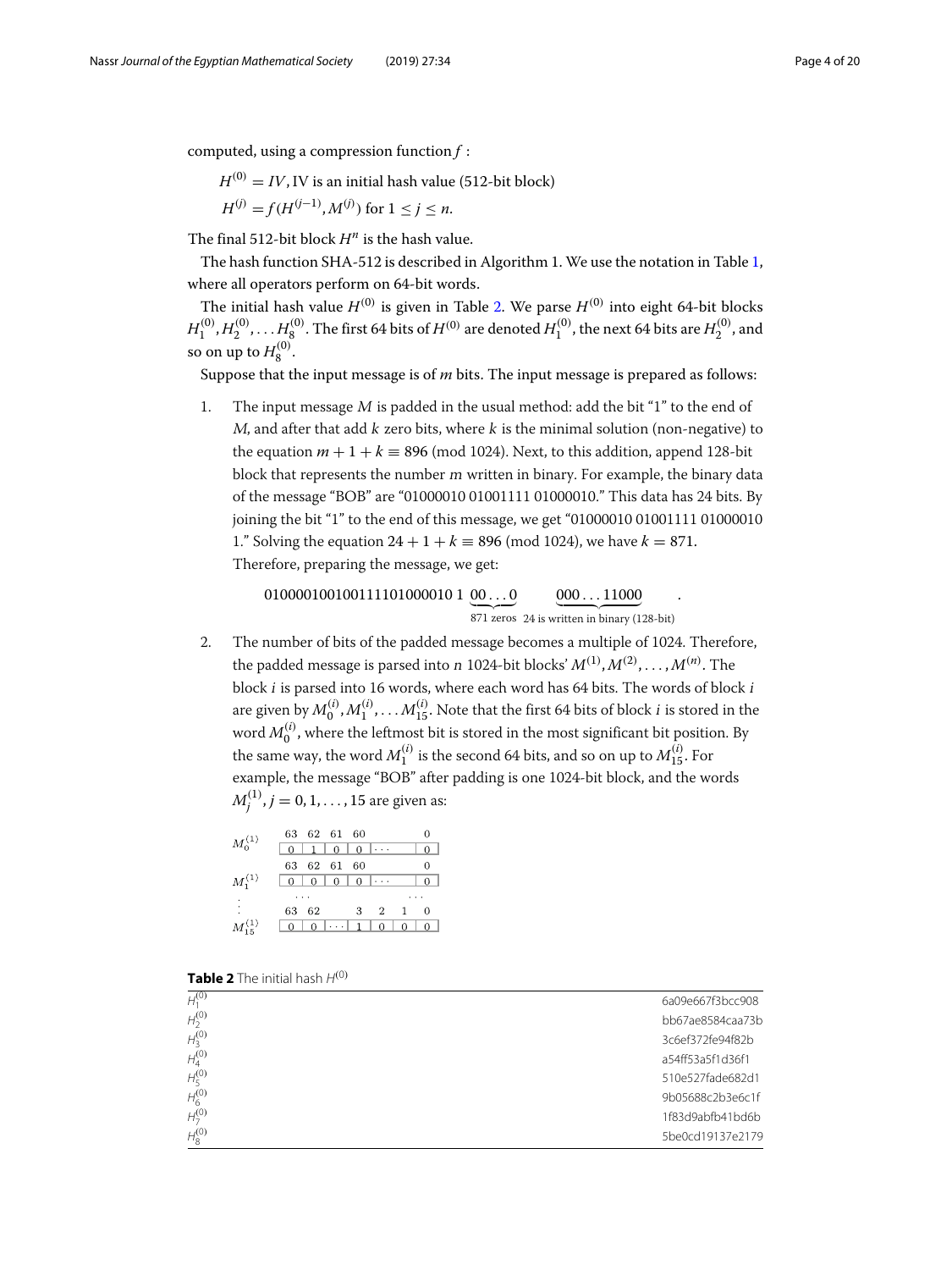# **Algorithm 1 SHA-512**

**Input:** *n* 1024-bit blocks'  $M = M^{(1)}, M^{(2)}, \ldots, M^{(n)}$ . **Output:**  $H = H_1^{(n)}, H_2^{(n)}, \ldots, H_8^{(n)}$  is the hash of *M*. **Begin** 1: **for** i=1 to n **do**  $\triangleright$  n= number of 1024-bit blocks in the padded message 2:  $r_1 = H_1^{(i-1)}$ 3:  $r_2 = H_2^{(i-1)}$ 4:  $r_3 = H_3^{(i-1)}$ 5:  $r_4 = H_4^{(i-1)}$ 6:  $r_5 = H_5^{(i-1)}$ 7:  $r_6 = H_6^{(i-1)}$ 8:  $r_7 = H_7^{(i-1)}$ 9:  $r_8 = H_8^{(i-1)}$ 10: **for**  $j=0$  to 79 **do**  $\triangleright$  the SHA-512 compression function 11:  $C = CH(r_5, r_6, r_7)$   $\triangleright Eq. 1$ <br>12:  $U = MAJ(r_1, r_2, r_3)$   $\triangleright Eq. 2$ 12:  $U = MAJ(r_1, r_2, r_3)$ 13:  $S_0 = \Sigma_0(r_1)$   $\trianglerighteq E_q.3$ 14:  $S_1 = \sum_1 (r_5)$   $\trianglerighteq Eq. 4$ 15: use Algorithm 2 to compute *Wj* 16:  $T_1 = h + S_1 + C + K_j + W_j$  $K_0, K_1, \ldots, K_{79}$  are constant  $\triangleright$  words used in SHA-512 [6]. 17:  $T_2 = S_0 + U$ 18:  $r_8 = r_7$ 19:  $r_7 = r_6$ 20:  $r_6 = r_5$ 21:  $r_5 = r_4 + T_1$ 22:  $r_4 = r_3$ 23:  $r_3 = r_2$ 24:  $r_2 = r_1$ 25:  $r_1 = T_1 + T_2$ 26: **end for**  $\triangleright$  Compute the  $i^{th}$  intermediate hash value 27:  $H_1^{(i)} = r_1 + H_1^{(i-1)}$ 28:  $H_2^{(i)} = r_2 + H_2^{(i-1)}$ 29:  $H_3^{(i)} = r_3 + H_3^{(i-1)}$ <br>
30:  $H_4^{(i)} = r_4 + H_4^{(i-1)}$ 31:  $H_5^{(i)} = r_5 + H_5^{(i-1)}$ <br>
32:  $H_{6}^{(i)} = r_6 + H_{6}^{(i-1)}$ 33:  $H_7^{(i)} = r_7 + H_7^{(i-1)}$ 34:  $H_8^{(i)} = r_8 + H_8^{(i-1)}$ 35: **end for** 36:  $H = H_1^{(n)}, H_2^{(n)}, \ldots, H_8^{(n)}$  is the hash of  $M$ **End**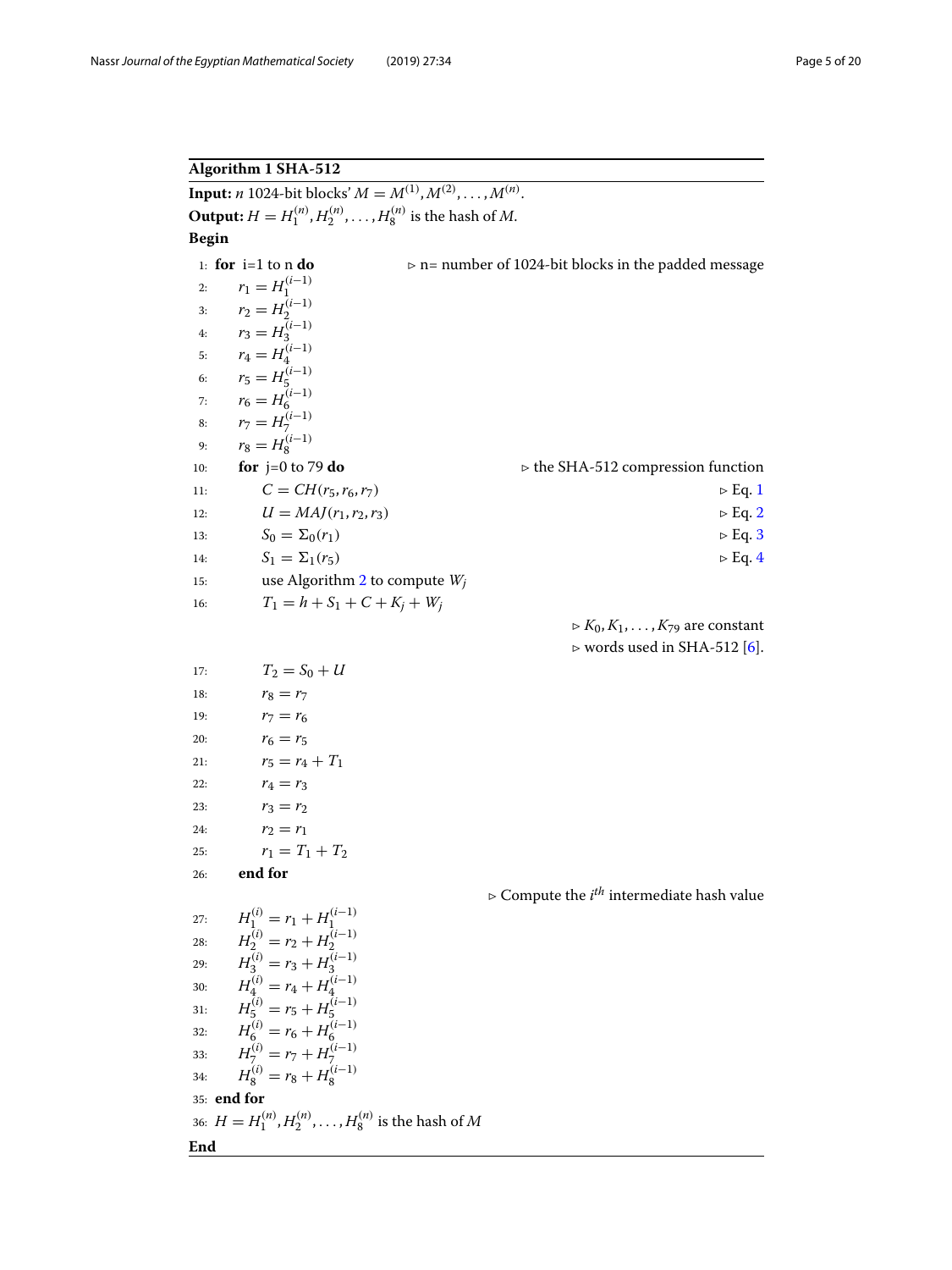The algorithm of SHA-512 is given in Algorithm 1. Now, we define the logical function used in Algorithm 1:

$$
CH(r_1, r_2, r_3) = (r_1 \wedge r_2) \oplus (\neg r_1 \wedge r_3)
$$
\n(1)

$$
MAJ(r_1, r_2, r_3) = (r_1 \wedge r_2) \oplus (r_1 \wedge r_3) \oplus (r_2 \wedge r_3)
$$
\n(2)

$$
\Sigma_0(r_1) = S^{28}(r_1) \oplus S^{34}(r_1) \oplus S^{39}(r_1)
$$
\n(3)

$$
\Sigma_0(r_1) = S^{14}(r_1) \oplus S^{18}(r_1) \oplus S^{41}(r_1)
$$
\n(4)

The following algorithm, is to compute *Wj*.

# **Algorithm 2 Compute** *Wj*

 $\mathbf{Input:}$  one 1024-bit block  $M^{(i)}.$ **Output:** *Wj* 64-bit block. **Begin** 1: **if** 0 ≤ *j* ≤ 15 **then** 2:  $W_j = M_j^{(i)}$ 3: **else** 4:  $\sigma_0 = S^1(W_{i-15}) \oplus S^8(W_{i-15}) \oplus R^7(W_{i-15})$ 5:  $\sigma_1 = S^{19}(W_{i-2}) \oplus S^{61}(W_{i-2}) \oplus R^{6}(W_{i-2}).$ 6:  $W_i = \sigma_1 + W_{i-7} + \sigma_0 + W_{i-16}$ 7: **end if End**

# <span id="page-5-0"></span>**DNSHA-2**

In this section, we propose modern operations on nucleotides that mimic the bitwise operations used in SHA-2 and can therefore be used to mimic all members of SHA-2, i.e., to give a new version of SHA-2 called DNSHA-2. This section contains seven subsections. In the ["DNA coding"](#page-5-1) section, we give how to represent data in artificial DNA sequences. In the ["Basic DNA-nucleotide operations"](#page-7-0) section, we present the nucleotide operations that mimic the bitwise operations (NOT, AND, OR, XOR). In the ["DNA right and left shift"](#page-7-1) and ["DNA right rotation"](#page-10-0) sections, we show how to implement the nucleotide operations  $\bar{R}^k$ ,  $\bar{L}^k$ , and  $\bar{S}^k$  which mimic the bitwise operations (shown in Table [1\)](#page-1-0),  $R^k$ ,  $L^k$ , and  $S^k$ , respectively. The nucleotide operation that mimic the wordwise addition (mod  $2^{64}$ ) is given in the "DNA-nucleotide addition (mod  $2^{64}$ )" section. In the ["DNA initialization and preprocessing"](#page-13-0) section, we show how initialization and preprocessing operations, especially in SHA-512, are imitated in DNA computing. In the following, sometimes, we refer to any choice of the nucleotide bases (*A*,*C*, *G*, or *T*) by the symbols  $x_i$ ,  $y_i$ , and  $z_i$  (or  $x'_i$ ,  $y'_i$ , or  $z'_i$ ).

# <span id="page-5-1"></span>**DNA coding**

In classical computing, data is stored in the binary form (sequence of bytes). There are results [\[31–](#page-19-7)[33\]](#page-19-8) which encode the binary data in a DNA sequence, where the two binary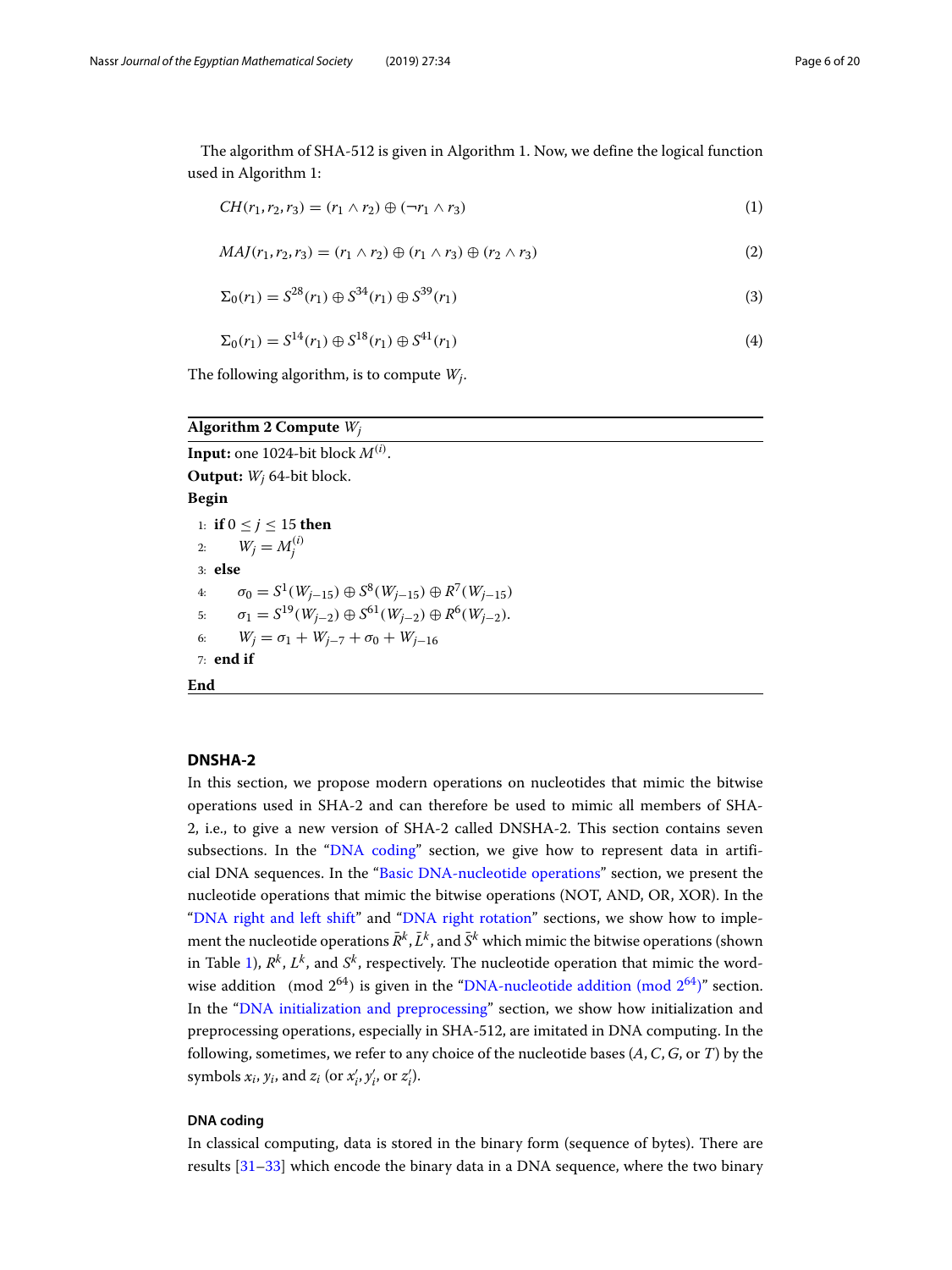digits "00," "01," "10," and "11" are transformed into the nucleotides *A*,*C*, *G*, and *T*, respectively. For example, the binary string "01001110" is transformed into the nucleotides "CATG."

We conclude this by defining the transformation  $\lambda$ :

$$
\lambda(e_{i+1}e_i) = \begin{cases} A, & \text{if } e_{i+1}e_i = 00; \\ C, & \text{if } e_{i+1}e_i = 01; \\ G, & \text{if } e_{i+1}e_i = 10; \\ T, & \text{if } e_{i+1}e_i = 11. \end{cases}
$$

Algorithm 3 describes the representation of a data in an artificial DNA sequence. Since the byte (8-bit) is the commonly used data storage unit, we suppose in Algorithm 3 (also, in this article) that the binary data is of an even number of bits.

# **Algorithm 3 DNA-encoding**

**Input:**  $e = (e_{m-1}e_{m-2} \dots e_0)_2$  is a binary data, where *m* is an even number **Output:**  $\alpha = x_{m/2-1}x_{m/2-2} \ldots x_0$  is an artificial DNA sequence. **Begin** 1: **for** i=0 to m/2-1 **do** 2:  $x_i = \lambda(e_{2i+1}e_{2i})$ 3: **end for** 4:  $\alpha = x_{m/2-1}x_{m/2-2}...x_0$ **End.**

We give the following example to illustrate steps of Algorithm 3.

**Example 1** *Let e* =  $(100111)_2$  *be a binary data. The DNA nucleotides of e gives the artificial DNA sequence* α = *GCT since:*

- 1. At  $i = 0, x_0 = \lambda(11) = T$ ,
- 2. At  $i = 1, x_1 = \lambda(01) = C$ ,
- 3. At  $i = 2$ ,  $x_2 = \lambda(10) = G$ .

Algorithm 4 shows how to decode binary data from an artificial DNA sequence. Note that in the following algorithm we use  $\lambda^{-1}$  to give the inverse transformation of  $\lambda$ .

# **Algorithm 4 DNA-decoding**

**Input:**  $\alpha = x_{m-1}x_{m-2} \dots x_0$  is an artificial DNA sequence. **Output:**  $e = (e_{2m-1}e_{2m-2} \dots e_0)_2$  a binary data that corresponds to  $\alpha$ **Begin** 1: **for** i=0 to m-1 **do** 2:  $e_{2i+1}e_{2i} = \lambda^{-1}(x_i)$ 3: **end for** 4:  $e = (e_{2m-1}e_{2m-2}\dots e_0)_2$ **End**

We give the following example to illustrate steps of Algorithm 4.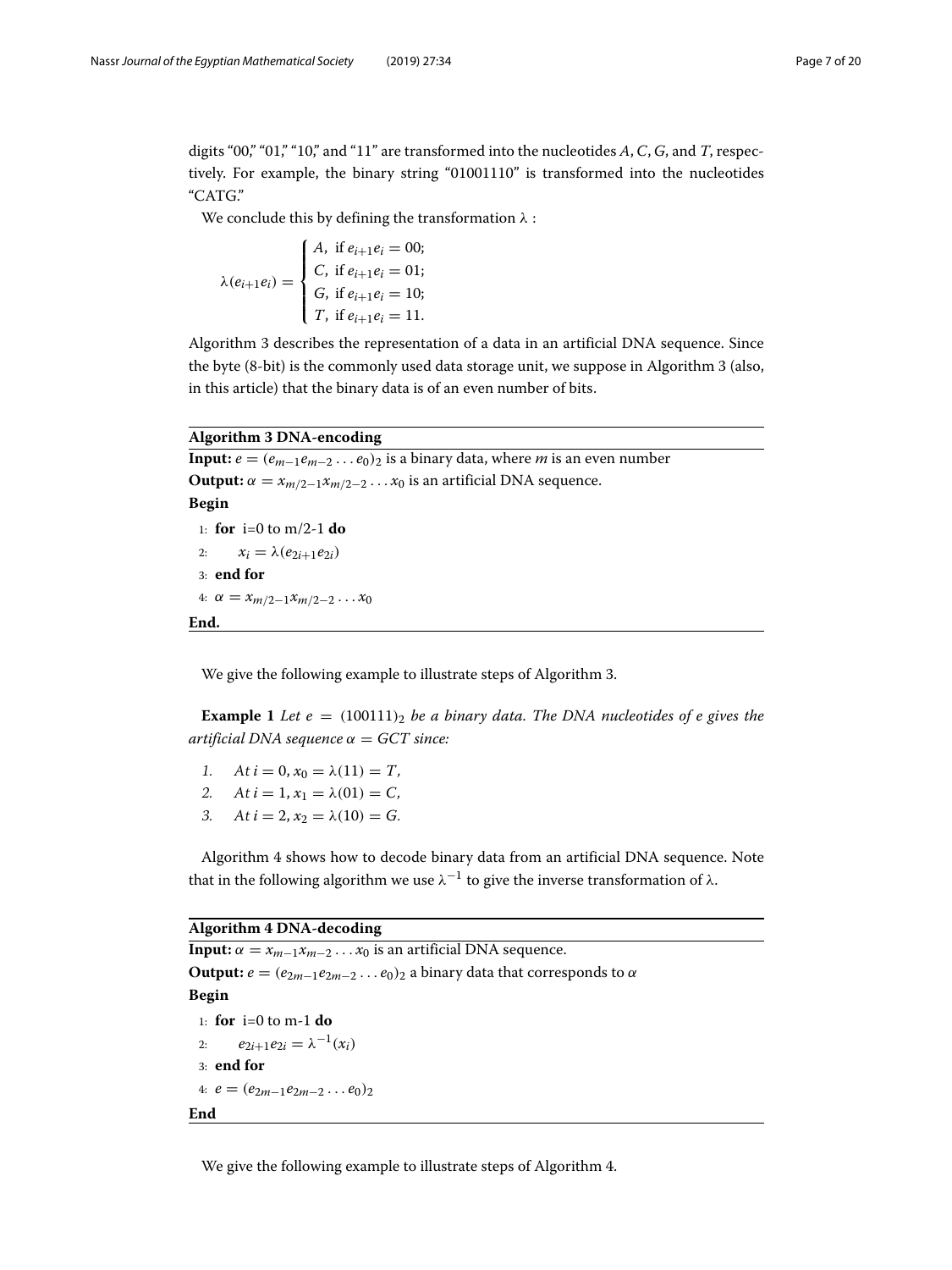**Example 2** *Let*  $\alpha = GCT$  *be an artificial DNA sequence. The binary data of*  $\alpha$  *gives*  $e = (100111)_2$  *since:* 

1. At 
$$
i = 0
$$
,  $e_1 e_0 = \lambda^{-1}(T) = 11$ ,

2. At 
$$
i = 1
$$
,  $e_3e_2 = \lambda^{-1}(C) = 01$ ,

3. At  $i = 2$ ,  $e_5e_4 = \lambda^{-1}(G) = 10$ .

# <span id="page-7-0"></span>**Basic DNA-nucleotide operations**

In literatures  $[12-17]$  $[12-17]$ , the nucleotide operations that imitate bitwise operations (NOT, AND, OR, XOR) are defined. The symbols  $(\neg, \land, \lor, \oplus)$  are commonly used to express the bitwise operations (NOT, AND, OR, XOR), respectively. Throughout this paper, the symbols  $\overline{(-}, \overline{\wedge}, \overline{\vee}, \overline{\oplus})$  are used to give the nucleotide operations that imitate the bitwise operations (NOT, AND, OR, XOR), respectively. Note that we are putting a bar sign over most of the DNA operations or above the DNA terms to differ from bitwise operations.

The nucleotide operation  $\bar{\bar{}}$  is defined as:

$$
\bar{\neg}A = T
$$

$$
\bar{\neg}C = G
$$

In literatures  $[12-17]$  $[12-17]$ , the nucleotide operations between two nucleotides *x* and *y* are defined as in Table [3](#page-7-2)

# <span id="page-7-1"></span>**DNA right and left shift**

In this subsection, we propose two new operations on DNA sequence that used to mimic the right and left shift by *k* bits. Let  $\alpha = x_{m-1}x_{m-2}...x_0$  be a DNA sequence and  $e =$  $(e_{2m-1}e_{2m-2}\dots e_0)_2$  be the binary data encoded in  $\alpha$ . We have to mimic the operation  $R^k(e)$  (right shift by  $k < 2m$  bits) in SHA-2 to be  $\bar{R}^k(\alpha)$  in DNSHA-2. In this regard, we take into consideration whether *k* is an even number or odd. In case of *k* is an even number, the operation  $R^k(e)$  can be imitated in  $\alpha$  by deleting  $k/2$  nucleotides from right and then appending *k*/2 nucleotides *A* from left. Therefore,

$$
\bar{R}^{k}(\alpha) = \underbrace{A A \dots A}_{\frac{k}{2} nucleotides} x_{m-1} \dots x_{k/2}
$$

For example, if  $\alpha = TAGC$ ,  $e = (11001001)_2$ , and  $k = 4$ , then

$$
R^4(e) = 00001100
$$
\n<sup>(5)</sup>

$$
\bar{R}^4(\alpha) = AATA \tag{6}
$$

<span id="page-7-2"></span>**Table 3** Nucleotide operations  $\bar{\wedge}$ ,  $\bar{\vee}$ , and  $\bar{\oplus}$ 

| $\chi$ | $\sqrt{ }$ | $\wedge$       |                | $\oplus$ |
|--------|------------|----------------|----------------|----------|
| A      | A          | $\overline{A}$ | $\overline{A}$ | А        |
| A      | $\subset$  | A              | $\subset$      | C        |
| A      | G          | A              | G              | G        |
| A      | $\top$     | A              | $\top$         |          |
| C      | $\subset$  | $\subset$      | C              | А        |
| C      | G          | Α              |                |          |
| C      | $\top$     | $\sqrt{2}$     |                | G        |
| G      | G          | G              | G              | Α        |
| G      | Τ          | G              |                | C        |
| ┯      |            | ᅮ              |                | A        |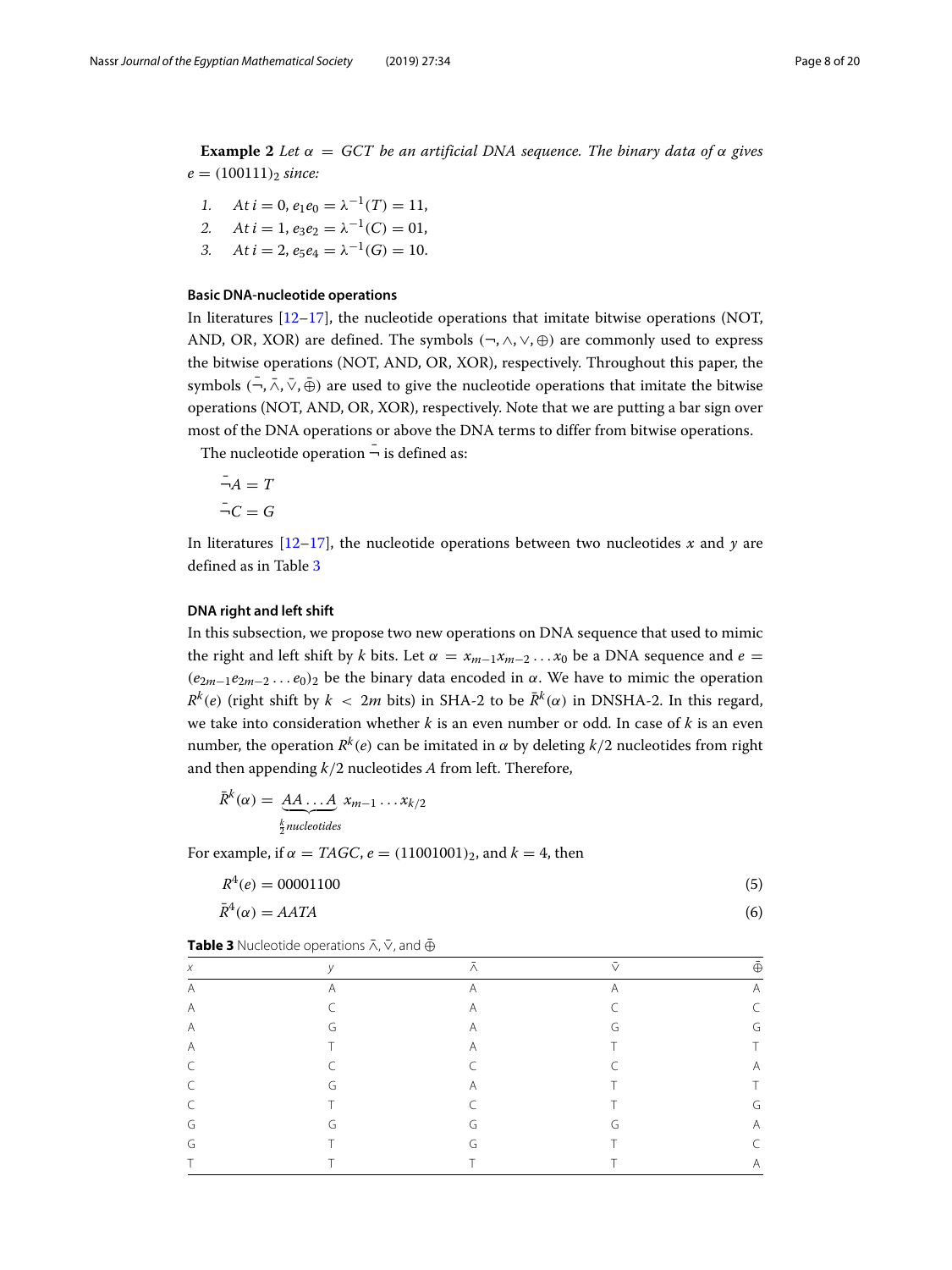In case of *k* is an odd number, the operation  $\bar{R}^k(\alpha)$  can be computed in two steps. The first step is calculating  $\bar{R}^{k-1}(\alpha)$  since  $k-1$  is even. The second step is calculating the right shift by one bit in DNA sequence where we denote to this operation as  $RSOB(\alpha)$  and define it in Algorithm 5.

Let  $\alpha = x_{m-1}x_{m-2}...x_0$  be an artificial DNA sequence and  $\lambda^{-1}(x_i) = e_{2i+1}e_{2i}$ . Then, *RSOB*( $\alpha$ ) is  $y_{m-1}y_{m-2} \ldots y_0$ , where  $\lambda^{-1}(y_i) = e_{2i+2}e_{2i+1}$  for  $i = 0, 1, \ldots, m-2$  and  $\lambda^{-1}(y_{m-1}) = 0e_{2m-1}$ . To illustrate how to perform this step, we give the following notes:

- 1. If  $\beta$  is a DNA sequence of m nucleotides *G*, then  $\alpha \bar{\wedge} \beta$  yields nucleotides  $z_{m-1}z_{m-2}...z_0$ , where  $\lambda^{-1}(z_i) = e_{2i+1}0$  for  $i = 0, 1, ...$  *m* − 1, i.e.,  $z_i$  is either nucleotide <sup>A</sup> or *G*.
- 2. If  $\alpha' = Ax_{m-1}x_{m-2} \ldots x_1$  and  $\beta'$  is a DNA sequence of m nucleotides *C*, then  $\alpha$  =  $Ax_{m-1}x_{m-2} \ldots x_1$  and  $\rho$  is a DNA sequend<br>  $\alpha' \bar{\wedge} \beta'$  yields nucleotides  $Az'_{m-1} \ldots z'_1$ , where  $\lambda^{-1}$  (  $(z'_i) = 0e_{2i}$  for  $i = 1, 2, \ldots m - 1$ , i.e., *z <sup>i</sup>* is either nucleotide <sup>A</sup> or *C*.
- 3. Therefore, we need to define the new nucleotide operation  $\boxtimes$  as follows: If  $\lambda^{-1}(z_i) = e_{2i+1}0$  and  $\lambda^{-1}(z'_{i+1}) = 0e_{2i+2}$ , then  $\lambda^{-1}$  (  $(z_i \boxtimes z'_{i+1}) = e_{2i+2}e_{2i+1}$ . We define this nucleotide operation in Table [4.](#page-8-0)

# **Algorithm 5 RSOB operation**

**Input:**  $\alpha = x_{m-1}x_{m-2} \dots x_0$  is an artificial DNA sequence. **Output:** *RSOB*(α) **Begin** 1: define  $\beta_1$  to be a DNA sequence of *m* nucleotides *C*. i.e.,  $\beta_1 = CC \dots C$ 2: define  $\beta_2$  to be a DNA sequence of *m* nucleotides *G*. i.e.,  $\beta_2 = GG \dots G$ 3:  $\beta_3 = Ax_{m-1}x_{m-2}...x_1$ 4:  $\beta_4 = \beta_1 \bar{\wedge} \beta_3$   $\beta_4$  contains only two types of nucleotides *A* and *C* 5:  $β_5 = α\bar{α}β_2$   $⇒ β_5$  contains only two types of nucleotides *A* and *G* 6: return  $\beta_4\boxtimes\beta_5$ **End**

The following example illustrates steps of Algorithm 5.

**Example 3** *We use the same symbols in the algorithm. Let*  $\alpha = TAC$  *be an artificial DNA sequence encoding the binary data e* =  $(110001)_2$ *. We have*  $\beta_1$  = *CCC*,  $\beta_2$  = *GGG*, *and*  $\beta_3 = ATA$ . *Then,*  $\beta_4 = \beta_1 \bar{\wedge} \beta_3 = ACA$  *and*  $\beta_5 = \alpha \bar{\wedge} \beta_2 = GAA$ . *The result is given by*  $\beta_4 \bar{\boxplus} \beta_5 = CGA$  encoding the binary data (011000)<sub>2</sub>.

We give the operation  $\bar{R}^k(\alpha)$  in Algorithm 6. Similarly, we have to mimic the operation  $L^k(e)$  (left shift by  $k < 2m$  bits) in SHA-2 to be  $\bar{L}^k(\alpha)$  in DNSHA-2. In case of *k* is even,

<span id="page-8-0"></span>**Table 4** The nucleotide operation  $\boxtimes$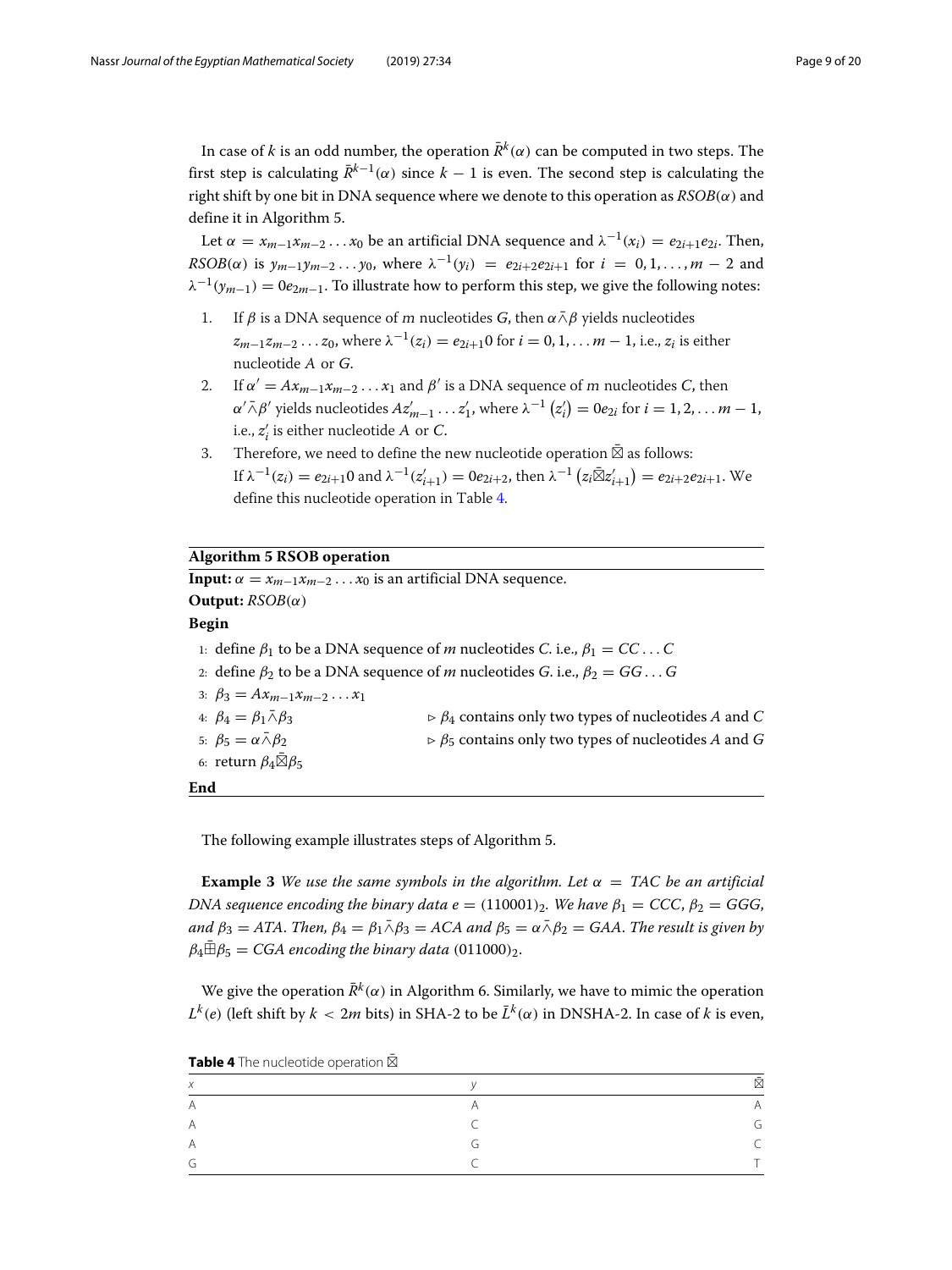**Algorithm 6 The operation**  $\bar{R}^k(\alpha)$ **Input:**  $\alpha = x_{m-1}x_{m-2} \dots x_0$  is an artificial DNA sequence. **Output:**  $\bar{R}^k(\alpha)$ **Begin** 1: **if** *k* is even **then** 2: return  $\underline{A}\underline{A} \dots \underline{A} x_{m-1} \dots x_{k/2}$ *k* <sup>2</sup> *nucleptides* 3: **else** 4:  $\alpha' = A A \dots A \quad x_{m-1} \dots x_{(k-1)/2}$   $\qquad \qquad \triangleright \alpha' = \bar{R}^{k-1}(\alpha)$ *k*−1 <sup>2</sup> *nucleptides* 5:  $return RSOB(α')$  $\triangleright$  Algorithm 5 6: **end if End**

the operation  $L^k(e)$  can be imitated in  $\alpha$  by deleting  $k/2$  nucleotides from left and then appending *k*/2 nucleotides *A* from right. Therefore,

$$
\bar{L}^{k}(\alpha) = x_{k/2-1} \dots x_0 \underbrace{AA \dots A}_{\frac{k}{2} nucleptides}
$$

For example, if  $\alpha = TAGC$ ,  $e = (11001001)$ , and  $k = 4$ , then

$$
L^4(e) = 10010000 \tag{7}
$$

$$
\bar{L}^4(\alpha) = GCAA \tag{8}
$$

In case of *k* is odd,  $\bar{L}^k(\alpha)$  can be computed in two steps. The first step is calculating  $\bar{L}^{k-1}(\alpha)$  since  $k-1$  is even. The second step is calculating the left shift by one bit in DNA sequence where we denote this operation as  $LSOB(\alpha)$  and define it in Algorithm 7.

Let  $\alpha = x_{m-1}x_{m-2}...x_0$  be an artificial DNA sequence and  $\lambda^{-1}(x_i) = e_{2i+1}e_{2i}$ . Then,  $LSOB(\alpha)$  is  $\gamma_{m-1}\gamma_{m-2}\ldots\gamma_0$ , where  $\lambda^{-1}(\gamma_i) = e_{2i}e_{2i-1}$  for  $i = 1, 2, \ldots, m-1$  and  $\lambda^{-1}(\gamma_0) = e_0 0.$ 

# **Algorithm 7 LSOB operation**

**Input:**  $\alpha = x_{m-1}x_{m-2} \dots x_0$  is an artificial DNA sequence. **Output:** *LSOB*(α) **Begin** 1: define  $\beta_1$  to be a DNA sequence of *m* nucleotides *C*. i.e.,  $\beta_1 = CC \dots C$ 2: define  $\beta_2$  to be a DNA sequence of *m* nucleotides *G*. i.e.,  $\beta_2 = GG \dots G$ 3:  $\beta_3 = x_{m-2} \dots x_0 A$ 4:  $\beta_4 = \beta_2 \bar{\wedge} \beta_3$   $\beta_4$  contains only two types of nucleotides *A* and *G* 5:  $β_5 = α\bar{Δ}β_1$   $⇒ β_5$  contains only two types of nucleotides *A* and *C* 6: return  $\beta_4\boxtimes\beta_5$ **End**

The following example illustrates steps of Algorithm 7.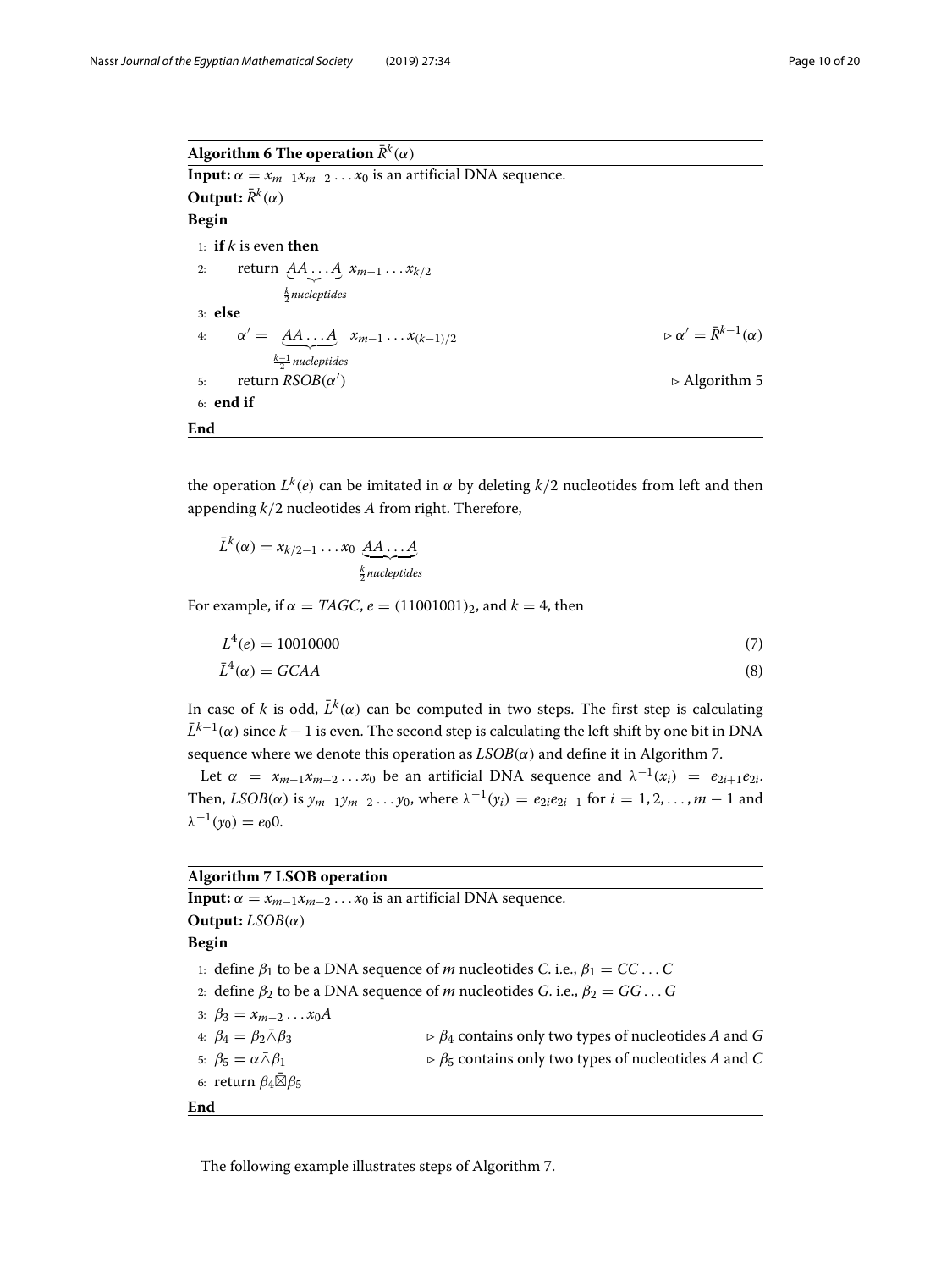**Example 4** *We use the same symbols in the algorithm. Let*  $\alpha = GTC$  *be an artificial DNA sequence encoding the binary data e* = (101101)<sub>2</sub>*. We have*  $\beta_1$  = *CCC*,  $\beta_2$  = *GGG*, *and*  $\beta_3 = TCA$ . *Then,*  $\beta_4 = \beta_2 \bar{\wedge} \beta_3 = GAA$  *and*  $\beta_5 = \alpha \bar{\wedge} \beta_1 = ACC$ . *The result is given by*  $\beta_4 \bar{\boxplus} \beta_5 = CGG$  encoding the binary data (011010)<sub>2</sub>.

We give the operation  $\bar{L}^k(\alpha)$  in Algorithm 8.

| Algorithm 8 The operation $\bar{L}^k(\alpha)$                                    |                                                       |
|----------------------------------------------------------------------------------|-------------------------------------------------------|
| <b>Input:</b> $\alpha = x_{m-1}x_{m-2} \dots x_0$ is an artificial DNA sequence. |                                                       |
| Output: $\bar{L}^k(\alpha)$                                                      |                                                       |
| Begin                                                                            |                                                       |
| 1: if k is even then                                                             |                                                       |
| return $x_{k/2-1} \ldots x_0 \underline{A A \ldots A}$<br>2:                     |                                                       |
| $\frac{k}{2}$ nucleptides                                                        |                                                       |
| $3:$ else                                                                        |                                                       |
| 4: $\alpha' = x_{(k-1)/2-1} \dots x_0 \quad \underline{A A \dots A}$             | $\triangleright \alpha' = \overline{L}^{k-1}(\alpha)$ |
| $\frac{k-1}{2}$ nucleptides                                                      |                                                       |
| return $LSOB(\alpha')$<br>5:                                                     | $\triangleright$ Algorithm 7                          |
| $6:$ end if                                                                      |                                                       |
| End                                                                              |                                                       |

# <span id="page-10-0"></span>**DNA right rotation**

In this subsection, we introduce a new operation on DNA sequence that used to mimic the right rotation by *k* bits. In Algorithm 9, we give the operation  $\bar{S}^k(\alpha)$  on DNA sequence α to imitate the operation *Sk*(*e*) (right rotation by *k* bits), where *e* is the binary data encoded in  $\alpha$ .

Let  $\alpha = x_{m-1}x_{m-2}...x_0$  be a DNA sequence and  $e = (e_{2m-1}e_{2m-2}...e_0)_2$  be the binary data encoded in  $\alpha$ . To compute  $\bar{S}^k(\alpha)$ , we first compute  $\bar{R}^k(\alpha)$  using Algorithm 6 and then compute  $\bar{L}^{2m-k}(\alpha)$  using Algorithm 8. Therefore,  $\bar{S}^k(\alpha) = \bar{R}^k(\alpha)\bar{\vee}\bar{L}^{2m-k}(\alpha)$ . The

# **Algorithm 9 The operation**  $\bar{S}^k(\alpha)$

**Input:**  $\alpha = x_{m-1}x_{m-2}...x_0$  is an artificial DNA sequence and a positive integer  $k < 2m$ . **Output:**  $\bar{S}^k(\alpha)$ **Begin** 1:  $\beta_1 = \bar{R}^k(\alpha)$ 2:  $\beta_2 = \bar{L}^{2m-k}(\alpha)$ 3: return  $\beta_1 \bar{\vee} \beta_2$ **End**

following example illustrates steps of Algorithm 9.

**Example 5** *We use the same symbols in the algorithm. Let*  $\alpha = AGT$  *be an artificial DNA sequence encoding the binary data e* =  $(001011)_2$  *and k* = 4*. We have*  $\beta_1 = \overline{R}^4(\alpha)$  =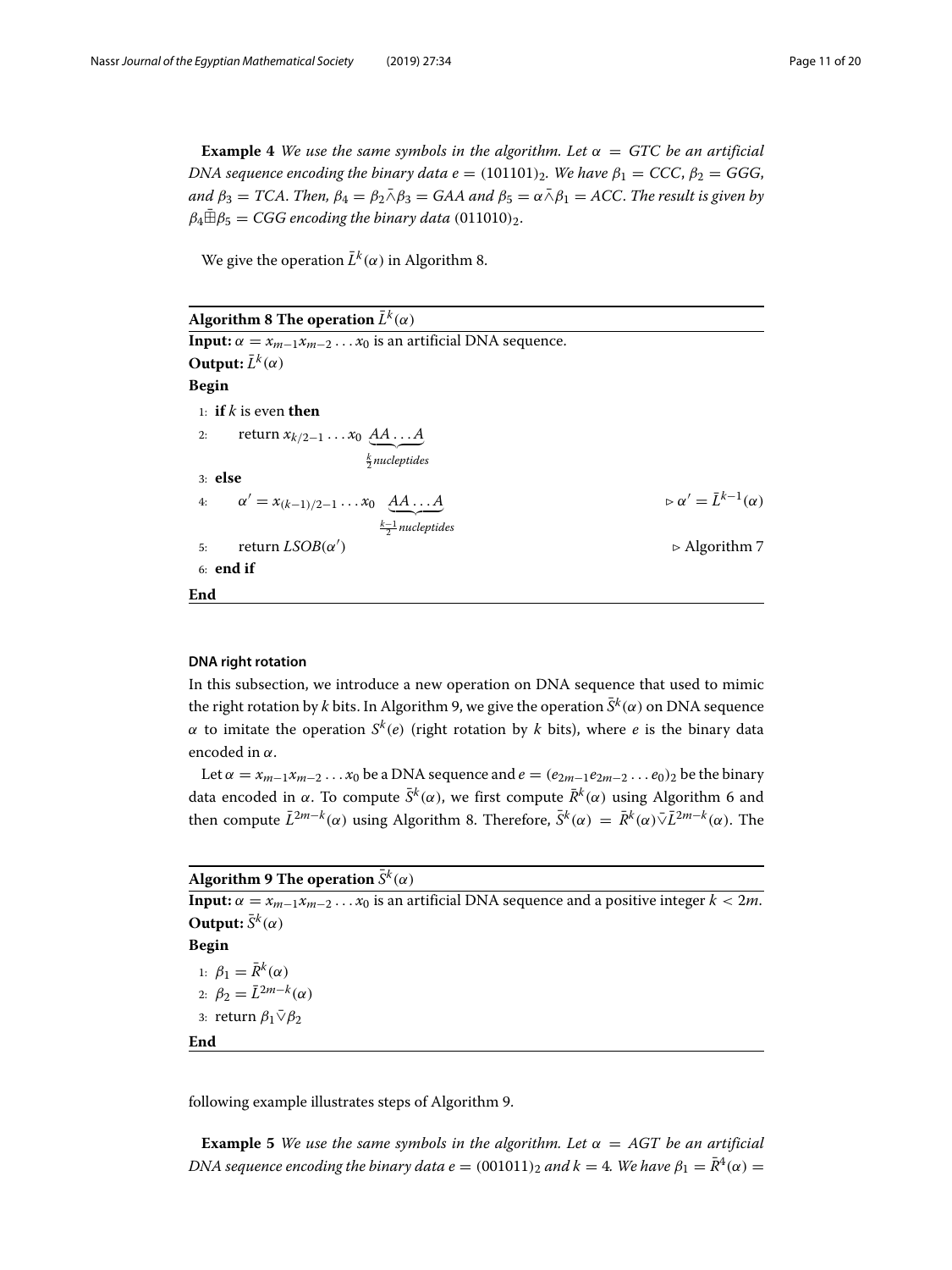*AAA*, and  $\beta_2 = \overline{L}^2(\alpha) = GTA$ . The result is given by  $\beta_1 \overline{\vee} \beta_2 = GTA$  encoding the binary *data* (101100)<sub>2</sub>.

# <span id="page-11-0"></span>**DNA-nucleotide addition (mod 264)**

In this subsection, we mimic word-wise addition mod 2<sup>64</sup>). We use the symbol  $\boxplus$  to express nucleotide addition. In Table [5,](#page-11-1) the addition of two nucleotides *x* and *y* takes the form:

 $(z,\epsilon) = x \boxplus y$ 

where *z* is the addition of two nucleotides *x* and *y*, and  $\epsilon$  is called the carry nucleotide.

In Algorithm 10, we mimic the binary addition (mod  $2^{64}$ ). Note that the binary sequence of 64 bits can be encoded in a DNA sequence of 32 nucleotides. Therefore, in Algorithm 10, we have the inputs which are two DNA sequences each of 32 nucleotides.

We use the symbol  $\boxplus$  between two DNA sequences each of 32 nucleotides to express we use the symbol  $\boxplus$ <br>the nucleotide addition ( between two DNA sequences ea<br>mod 2<sup>64</sup>) given in Algorithm 10.

| Algorithm 10 Nucleotides Addition (mod $2^{64}$ ) |  |
|---------------------------------------------------|--|
|---------------------------------------------------|--|

**Input:** two artificial DNA sequences  $x_{31}x_{30} \ldots x_0$  encoding binary data  $b_1$  and  $y_{31}y_{30} \ldots y_0$  encoding binary data  $b_2$ .

**Output:** DNA sequence  $z_{31}z_{30}...z_0$  encoding binary data  $b_3$ , where  $b_3 = b_1 + b_2$  $(mod 2^{64}).$ 

## **Begin**

1:  $(z_0, \epsilon) = x_0 \boxplus y_0$ 2: **for** i=1 to 31 **do** 3:  $(x, \epsilon_x) = x_i \boxplus \epsilon$ 4:  $(z_i, \epsilon_{\gamma}) = x \boxplus y_i$ 5:  $(\epsilon, A) = \epsilon_x \boxplus \epsilon_y$ 6: **end for** 7: return *z*31*z*<sup>30</sup> ... *z*<sup>0</sup> **End**

|        |            | $\mathbb{H}$   |                |
|--------|------------|----------------|----------------|
| $\chi$ | $\vee$     | Ζ              | $\epsilon$     |
| Α      | A          | $\overline{A}$ | A              |
| A      | $\sqrt{2}$ | $\sqrt{2}$     | $\overline{A}$ |
| Α      | G          | G              | A              |
| Α      | $\top$     |                | A              |
| C      | ╭          | G              | A              |
| C      | G          |                | A              |
| C      | Τ          | Α              | $\subset$      |
| G      | G          | Α              | C              |
| G      | Τ          |                | C              |
|        |            | G              | C              |

<span id="page-11-1"></span>

| <b>Table 5</b> Nucleotide operations <b>H</b> |  |
|-----------------------------------------------|--|
|-----------------------------------------------|--|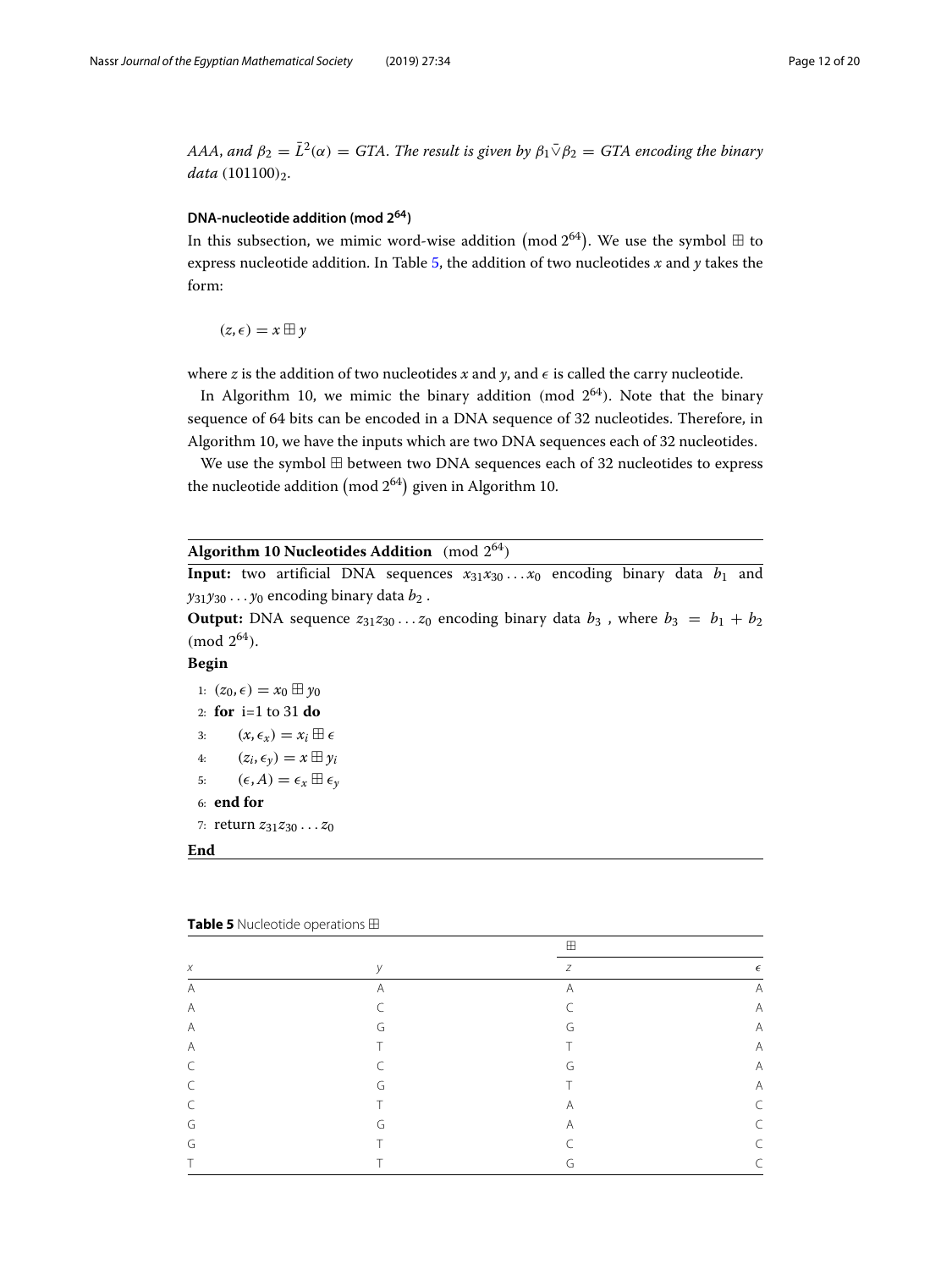Let

# α<sup>1</sup> = *TCTTTTCAGTACAATTTGCATAACGTGTGGAA*, α<sup>2</sup> = *TGATAGCTATTCGATTTACTAAGCATATGTGA*

be inputs for Algorithm 10. The following example illustrates how to compute  $\alpha_1 \boxplus \alpha_2$ . i.e., steps of Algorithm 10.

**Example 6** *We use the same symbols in the algorithm. We have*  $x_0 = A$ ,  $y_0 = A$ ,  $z_0 = A$ , *and*  $\epsilon = A$ . *Also, we have the following:* 

| 1.  | At $i = 1$ , $x_1 = A$ , $x = A$ , $\epsilon_x = A$ , $y_1 = G$ , $z_1 = G$ , $\epsilon_y = A$ , $\epsilon = A$ .           |
|-----|-----------------------------------------------------------------------------------------------------------------------------|
| 2.  | At $i = 2$ , $x_2 = G$ , $x = G$ , $\epsilon_x = A$ , $y_2 = T$ , $z_2 = C$ , $\epsilon_y = C$ , $\epsilon = C$ .           |
| 3.  | At $i = 3$ , $x_3 = G$ , $x = T$ , $\epsilon_x = A$ , $y_3 = G$ , $z_3 = C$ , $\epsilon_y = C$ , $\epsilon = C$ .           |
| 4.  | At $i = 4$ , $x_4 = T$ , $x = A$ , $\epsilon_x = C$ , $y_4 = T$ , $z_4 = T$ , $\epsilon_y = A$ , $\epsilon = C$ .           |
| 5.  | At $i = 5$ , $x_5 = G$ , $x = T$ , $\epsilon_x = A$ , $y_5 = A$ , $z_5 = T$ , $\epsilon_y = A$ , $\epsilon = A$ .           |
| 6.  | At $i = 6$ , $x_6 = T$ , $x = T$ , $\epsilon_x = A$ , $y_5 = T$ , $z_5 = G$ , $\epsilon_y = C$ , $\epsilon = C$ .           |
| 7.  | At $i = 7$ , $x_7 = G$ , $x = T$ , $\epsilon_x = A$ , $y_7 = A$ , $z_7 = T$ , $\epsilon_y = A$ , $\epsilon = A$ .           |
| 8.  | At $i = 8$ , $x_8 = C$ , $x = C$ , $\epsilon_x = A$ , $y_8 = C$ , $z_8 = G$ , $\epsilon_y = A$ , $\epsilon = A$ .           |
| 9.  | At $i = 9$ , $x_9 = A$ , $x = A$ , $\epsilon_x = A$ , $y_9 = G$ , $z_9 = G$ , $\epsilon_y = A$ , $\epsilon = A$ .           |
| 10. | At $i = 10$ , $x_{10} = A$ , $x = A$ , $\epsilon_x = A$ , $y_{10} = A$ , $z_{10} = A$ , $\epsilon_y = A$ , $\epsilon = A$ . |
| 11. | At $i = 11$ , $x_{11} = T$ , $x = T$ , $\epsilon_x = A$ , $y_{11} = A$ , $z_{11} = T$ , $\epsilon_y = A$ , $\epsilon = A$ . |
| 12. | At $i = 12$ , $x_{12} = A$ , $x = A$ , $\epsilon_x = A$ , $y_{12} = T$ , $z_{12} = T$ , $\epsilon_y = A$ , $\epsilon = A$ . |
| 13. | At $i = 13$ , $x_{13} = C$ , $x = C$ , $\epsilon_x = A$ , $y_{13} = C$ , $z_{13} = G$ , $\epsilon_y = A$ , $\epsilon = A$ . |
| 14. | At $i = 14$ , $x_{14} = G$ , $x = G$ , $\epsilon_x = A$ , $y_{14} = A$ , $z_{14} = G$ , $\epsilon_y = A$ , $\epsilon = A$ . |
| 15. | At $i = 15$ , $x_{15} = T$ , $x = T$ , $\epsilon_x = A$ , $y_{15} = T$ , $z_{15} = G$ , $\epsilon_y = C$ , $\epsilon = C$ . |
| 16. | At $i = 16$ , $x_{16} = T$ , $x = A$ , $\epsilon_x = C$ , $y_{16} = T$ , $z_{16} = T$ , $\epsilon_y = A$ , $\epsilon = C$ . |
| 17. | At $i = 17$ , $x_{17} = T$ , $x = A$ , $\epsilon_x = C$ , $y_{17} = T$ , $z_{17} = T$ , $\epsilon_y = A$ , $\epsilon = C$ . |
| 18. | At $i = 18$ , $x_{18} = A$ , $x = C$ , $\epsilon_x = A$ , $y_{18} = A$ , $z_{18} = C$ , $\epsilon_y = A$ , $\epsilon = A$ . |
| 19. | At $i = 19$ , $x_{19} = A$ , $x = A$ , $\epsilon_x = A$ , $y_{19} = G$ , $z_{19} = G$ , $\epsilon_y = A$ , $\epsilon = A$ . |
| 20. | At $i = 20$ , $x_{20} = C$ , $x = C$ , $\epsilon_x = A$ , $y_{20} = C$ , $z_{20} = G$ , $\epsilon_y = A$ , $\epsilon = A$ . |
| 21. | At $i = 21$ , $x_{21} = A$ , $x = A$ , $\epsilon_x = A$ , $y_{21} = T$ , $z_{21} = T$ , $\epsilon_y = A$ , $\epsilon = A$ . |
| 22. | At $i = 22$ , $x_{22} = T$ , $x = T$ , $\epsilon_x = A$ , $y_{22} = T$ , $z_{22} = G$ , $\epsilon_y = C$ , $\epsilon = C$ . |
| 23. | At $i = 23$ , $x_{23} = G$ , $x = T$ , $\epsilon_x = A$ , $y_{23} = A$ , $z_{23} = T$ , $\epsilon_y = A$ , $\epsilon = A$ . |
| 24. | At $i = 24$ , $x_{24} = A$ , $x = A$ , $\epsilon_x = A$ , $y_{24} = T$ , $z_{24} = T$ , $\epsilon_y = A$ , $\epsilon = A$ . |
| 25. | At $i = 25$ , $x_{25} = C$ , $x = C$ , $\epsilon_x = A$ , $y_{25} = C$ , $z_{25} = G$ , $\epsilon_y = A$ , $\epsilon = A$ . |
| 26. | At $i = 26$ , $x_{26} = T$ , $x = T$ , $\epsilon_x = A$ , $y_{26} = G$ , $z_{26} = C$ , $\epsilon_y = C$ , $\epsilon = C$ . |
| 27. | At $i = 27$ , $x_{27} = T$ , $x = A$ , $\epsilon_x = C$ , $y_{27} = A$ , $z_{27} = A$ , $\epsilon_y = A$ , $\epsilon = C$ . |
| 28. | At $i = 28$ , $x_{28} = T$ , $x = A$ , $\epsilon_x = C$ , $y_{28} = T$ , $z_{28} = T$ , $\epsilon_y = A$ , $\epsilon = C$ . |
| 29. | At $i = 29$ , $x_{29} = T$ , $x = A$ , $\epsilon_x = C$ , $y_{29} = A$ , $z_{29} = A$ , $\epsilon_y = A$ , $\epsilon = C$ . |
| 30. | At $i = 30$ , $x_{30} = C$ , $x = G$ , $\epsilon_x = A$ , $y_{30} = G$ , $z_{30} = A$ , $\epsilon_y = C$ , $\epsilon = C$ . |
| 31. | At $i = 31$ , $x_{31} = T$ , $x = A$ , $\epsilon_x = C$ , $y_{31} = T$ , $z_{30} = T$ , $\epsilon_y = A$ , $\epsilon = C$ . |
|     |                                                                                                                             |

*Thus, the result is the DNA sequence:*

*TAATACGTTGTGGCTTGGGTTAGGTGTTCCGA*.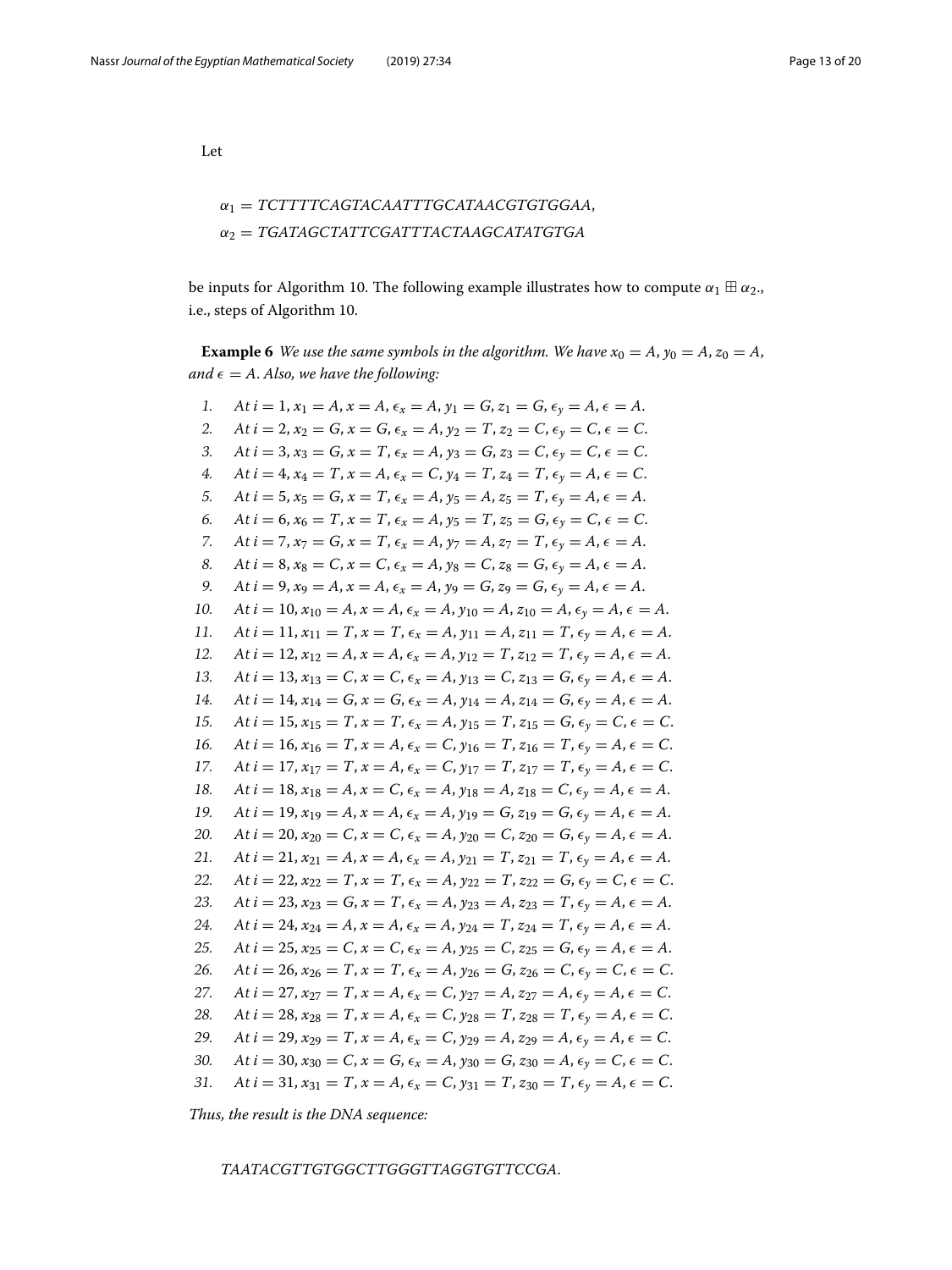## <span id="page-13-0"></span>**DNA initialization and preprocessing**

Since the initialization and preprocessing operations in the hash functions belonging to SHA-2 are almost similar, but differ only in initial values, we will focus on these operations for SHA-512 to be imitated in DNA computing. We give DNSHA-512 as the member of DNSHA-2 that mimics SHA-512 formed on an artificial DNA sequence.

The initial hash value  $H^{(0)}$  is encoded in the DNA sequence  $\bar{H}^{(0)}$  as in Table [6.](#page-13-1)

In this paper, we suppose that a binary data encoded in a DNA sequence is of an even number of bits. This is because, in the usual way, binary data are stored in some number of bytes (8-bit unit). In the following, we need to mimic the beginning computation in SHA-512 to be done similarly in DNSHA-512:

- 1. Pad the DNA sequence (supposed to be hashed) as follows: Suppose the length of the DNA sequence is  $m$  nucleotides. We append the nucleotide  $G$  to the end of the sequence, and after that  $k$  nucleotides of type  $A$ , where  $k$  is the minimal solution (non-negative) to the relation  $m + 2 + k \equiv 448 \pmod{512}$ . Next, to this append, we add a DNA sequence of 64 nucleotides encoded the binary data of the value of 2*m*. We have the length of the padded DNA sequence which is a multiple of 512 nucleotides.
- 2. We parse the DNA sequence into  $n$  512-nucleotide blocks'  $\bar{M}^{(1)}, \bar{M}^{(2)}, \ldots, \bar{M}^{(n)}.$ The first 32 nucleotides of nucleotide block *i* are denoted  $\bar{M}^{(i)}_0$ , the next 32 nucleotides are  $\bar{M}^{(i)}_1$  , and so on up to  $\bar{M}^{(i)}_{15}$ . The nucleotide block *i*  $\bar{M}^{(i)}$  (of 512 nucleotides) in DNSHA-512 has to imitate the 1024-bit block  $M^{(i)}$  in SHA-512. Therefore, the 32 nucleotides of  $\bar{M}_j^{(i)}$  have to be the DNA sequence that encodes  $M_j^{(i)}$ .

To show how to prepare the DNA sequence to be hashed, we give Example [7.](#page-13-2)

<span id="page-13-2"></span>**Example 7** *The binary data of the message "BOB" are "01000010 01001111 01000010." This binary data is encoded in the DNA sequence "CAAGCATTCAAG" with*  $m = 12$ *. By appending the nucleotide G to the end of this sequence, we get "CAAGCATTCAAG G." Solving the equation*  $12 + 2 + k \equiv 448 \pmod{512}$ , *we have*  $k = 434$ . *Therefore, preparing the DNA sequence, we get:*

*CAAGCATTCAAG G AA*...*A* - *AAAAAAAAAAAAAAAAAAAAAAAAAAAAACGA* - *434 nucleotides 64 nucleotides encode the binary of 24*

The 32 nucleotides of  $\bar{M}^{(1)}_j$  ,  $j=0,1,\ldots,15$  are given as:

<span id="page-13-1"></span>**Table 6** The DNA sequence  $\bar{H}^{(0)}$ 

| $\bar{H}_{1}^{(0)} = CGGGAAGCTGCGGCTTTATGTTATAGCAAGA$  |
|--------------------------------------------------------|
| $\bar{H}_{2}^{(0)} = GTGTCGCTGGTGGACCGACATAGGGGCTATGT$ |
| $\bar{H}_{3}^{(0)} =$ ATTACGTGTTATCTAGTTTGGCCATTGAAGGT |
| $\bar{H}_{4}^{(0)} = GGCCATTTTCCATGGCCTTACTCATCGTTAC$  |
| $\bar{H}_{5}^{(0)}$ = CCACAATGCCAGCTTTGGTCTGCGGAAGTCAC |
| $\bar{H}_{6}^{(0)} = GCGTAACCCGGAGATAAGGTATTGGGTAACTT$ |

- $\bar{H}_{7}^{(0)} =$  ACTTGAATTCGCGGGTTTGTCAACGTTCCGGT
- $\bar{H}_8^{(0)} =$  CCGTTGAATATCACGCACATCTTGAGACCTGC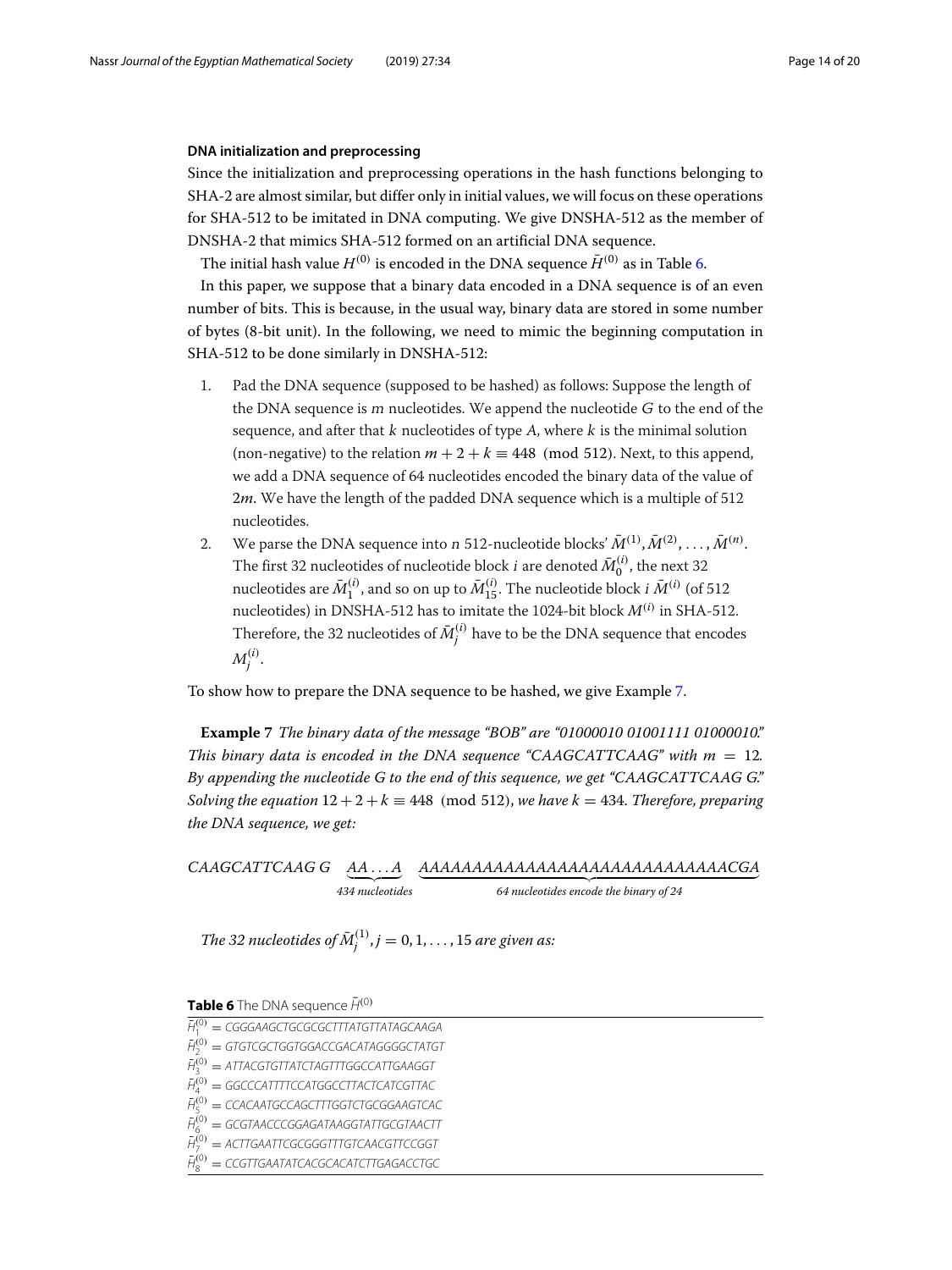|                             | 31 30 29 28                     |   |
|-----------------------------|---------------------------------|---|
| $\bar{M}_0^{(1)}$           | $ C $ $A$ $ A $ $G$ $ \cdots$   |   |
|                             | 31 30 29 28                     | 0 |
| $\bar{M}^{(1)}_1$           | $A$ $A$ $A$ $A$ $\cdots$        |   |
|                             |                                 |   |
| $\mathcal{L}^{\mathcal{A}}$ | 3 2 1 0<br>31 30                |   |
| $\bar{M}_{15}^{(1)}$        | $A \cup A \cup C \cup G \cup A$ |   |

# **DNSHA-512**

We give Algorithm 11 for DNSHA-512 that mimics Algorithm 1.

Now, we define functions used in Algorithm 11 (DNA functions):

$$
DNACH(r_1, r_2, r_3) = (r_1 \bar{\wedge} r_2) \bar{\oplus} (\bar{\neg} r_1 \bar{\wedge} r_3)
$$
\n<sup>(9)</sup>

$$
DNAMAJ(r_1, r_2, r_3) = (r_1 \bar{\wedge} r_2) \bar{\oplus} (r_1 \bar{\wedge} r_3) \bar{\oplus} (r_2 \bar{\wedge} r_3)
$$
\n
$$
(10)
$$

$$
\bar{\Sigma}_0(\alpha) = \bar{S}^{28}(\alpha)\bar{\oplus}\bar{S}^{34}(\alpha)\bar{\oplus}\bar{S}^{39}(\alpha)
$$
\n(11)

$$
\bar{\Sigma}_1(\alpha) = \bar{S}^{14}(\alpha)\bar{\oplus}\bar{S}^{18}(\alpha)\bar{\oplus}\bar{S}^{41}(\alpha)
$$
\n(12)

Now, we give the algorithm needed to compute  $\bar{W}_j$ .

#### <span id="page-14-0"></span>**Implementation**

This section, presents an implementation of DNSHA-512. Typically, all members of SHA-2 can similarly be implemented on an artificial DNA sequence. In Table [7,](#page-14-1) we consider some metrics to evaluate DNSHA-512 compared to SHA-512.

We made a computer program that simulates each step of DNSHA-512. Then, we apply the program to hash two types of data: text and image.

The text used for the hash is "BOB." As previously stated in Example [7,](#page-13-2) the binary data for this message is encoded in the DNA sequence "CAAGCATTCAAG." After padding the DNA sequence, we get:

$$
CAAGCATTCAAG G \xrightarrow{AA...A} \underbrace{AAAAAAAAAAAAAAAAAAAAAAAAAAAAAAAACGA}_{434 \text{ nucleotides}}
$$
\n
$$
\underbrace{64 \text{ nucleotides}}_{64 \text{ nucleotides} \text{ encode the binary of 24}}
$$

The hash of this message using DNSHA-512 is given by the 32 nucleotides of  $\bar{H}^{(1)}_1, \bar{H}^{(1)}_2, \ldots, \bar{H}^{(1)}_8$  as follows:

| <b>Metrics</b>                     | SHA-512             | DNSHA-512       |
|------------------------------------|---------------------|-----------------|
| Storage unit                       | Bit                 | DNA nucleotide  |
| The input size in every iteration  | $1024 \text{ bits}$ | 512 nucleotides |
| The output size in every iteration | $512 \text{ bits}$  | 256 nucleotides |
| Implementation on DNA computers    | Not configured      | Configured      |

<span id="page-14-1"></span>**Table 7** Evaluation metrics for DNSHA-512 and SHA-512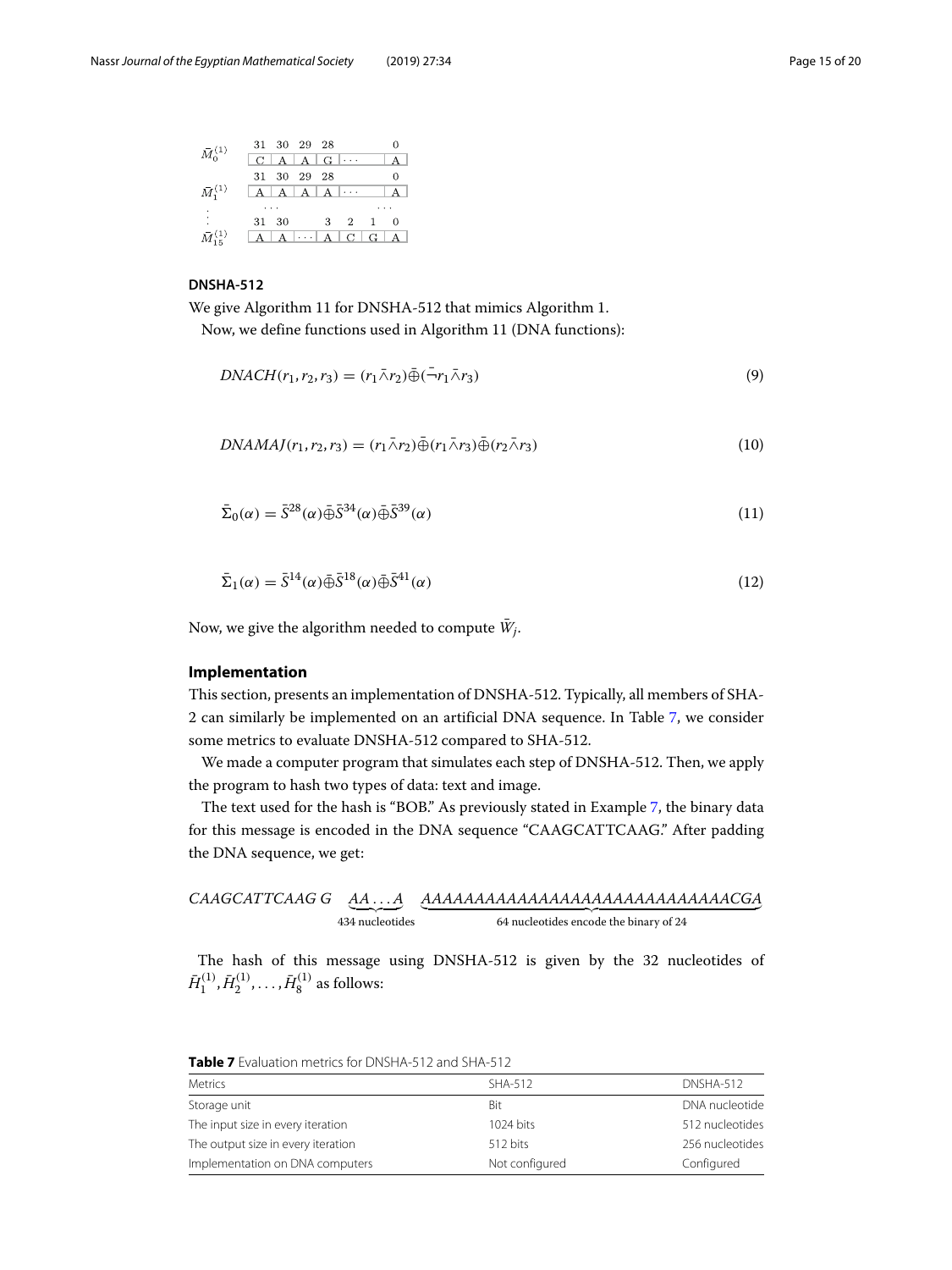# **Algorithm 11 DNSHA-512**

**Input:** *n* 512-nucleotide blocks'  $\bar{M} = \bar{M}^{(1)}, \bar{M}^{(2)}, \ldots, \bar{M}^{(n)}$ .  $\mathbf{Output:} \overline{H} = \overline{H}_1^{(n)}, \overline{H}_2^{(n)}, \dots, \overline{H}_8^{(n)}$  is the hash of  $\overline{M}$ . **Begin** 1: **for** i=1 to n  $\mathbf{do} \triangleright$  n= number of 512-nucleotide blocks' in the padded DNA sequence 2:  $r_1 = \bar{H}_1^{(i-1)}$ 3:  $r_1 = H_1$ <br>3:  $r_2 = \bar{H}_2^{(i-1)}$ 4:  $r_3 = \bar{H}_3^{(i-1)}$ 5:  $r_4 = \bar{H}_4^{(i-1)}$ <br>6:  $r_5 = \bar{H}_5^{(i-1)}$ 7:  $r_6 = \bar{H}^{(i-1)}_{6}$ 8:  $r_7 = \bar{H}_{7}^{(i-1)}$ 9:  $r_8 = \bar{H}_8^{(i-1)}$ 10: **for** j=0 to 79 **do** Mimic the SHA-512 compression function 11:  $C = D N A C H (r_5, r_6, r_7)$   $\triangleright Eq. 9$ 12:  $U = DNAMAI(r_1, r_2, r_3)$   $\triangleright Eq. 10$ 13:  $S_0 = \bar{\Sigma}_0(r_1)$   $\trianglerighteq E_0$ . 11 14:  $S_1 = \bar{\Sigma}_1(r_5)$   $\trianglerighteq E_1 \cdot 12$ 15: use Algorithm 1 to compute  $\bar{W}_i$ 16:  $T_1 = r_8 \boxplus S_1 \boxplus C \boxplus K_j \boxplus \overline{W}_j$  $K_0, K_1, \ldots, K_{79}$  are constant words used in SHA-512 [6]  $\triangleright$  These constant words considered here to be encoded in  $\triangleright$  constant DNA sequences 17:  $T_2 = S_0 \boxplus U$ 18:  $r_8 = r_7$ 19:  $r_7 = r_6$ 20:  $r_6 = r_5$ 21:  $r_5 = r_4 \boxplus T_1$ 22:  $r_4 = r_3$ 23:  $r_3 = r_2$ 24:  $r_2 = r_1$ 25:  $r_1 = T_1 \boxplus T_2$ 26: **end for**  $\triangleright$  Compute the  $i^{th}$  intermediate hash value  $\begin{array}{ll} \bar{H}^{(i)}_1=r_1\boxplus\bar{H}^{(i-1)}_1\ \bar{H}^{(i)}_2=r_2\boxplus\bar{H}^{(i-1)}_2\ \bar{H}^{(i)}_3=r_3\boxplus\bar{H}^{(i-1)}_3\ \bar{H}^{(i)}_4=r_4\boxplus\bar{H}^{(i-1)}_4\ \bar{H}^{(i)}_5=r_5\boxplus\bar{H}^{(i-1)}_5\ \bar{H}^{(i)}_6=r_5\boxplus\bar{H}^{(i-1)}_5\ \bar{H}^{(i)}_7=r_6\boxplus\bar{H}^{(i-1$ 35: **end for**  $36: \bar{H} = \bar{H}_{1}^{(n)}, \bar{H}_{2}^{(n)}, \ldots, \bar{H}_{8}^{(n)}$  is the hash of  $\bar{M}$ 

#### **End**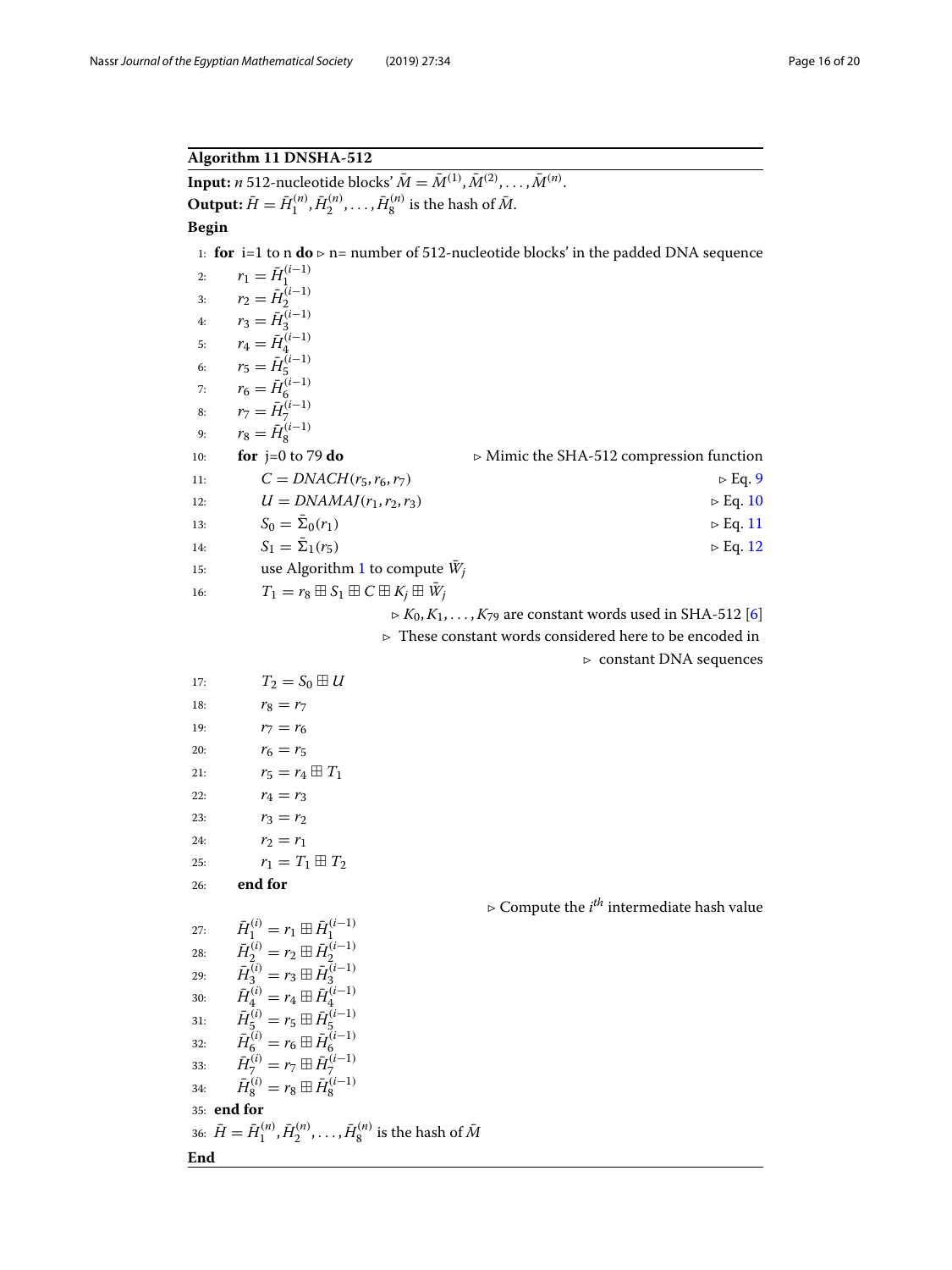# Algorithm 12 Compute  $\bar{W}_i$

 $\textbf{Input:} \text{ one } 512\text{-nucleotide block } \bar{M}^{(i)}.$ **Output:**  $\bar{W}_i$  DNA sequence of 32 nucleotides.

# **Begin**

1: **if**  $0 \le j \le 15$  **then** 2:  $\bar{W}_j = \bar{M}_j^{(i)}$ 3: **else**  $\sigma_0 = \bar{S}^1(\bar{W}_{j-15}) \bar{\oplus} \bar{S}^8(\bar{W}_{j-15}) \bar{\oplus} \bar{R}^7(\bar{W}_{j-15})$ 5:  $\sigma_1 = \bar{S}^{19}(\bar{W}_{i-2}) \bar{\oplus} \bar{S}^{61}(\bar{W}_{i-2}) \bar{\oplus} \bar{R}^6(\bar{W}_{i-2})$ 6:  $\bar{W}_j = \sigma_1 \boxplus \bar{W}_{j-7} \boxplus \sigma_0 \boxplus \bar{W}_{j-16}$ 7: **end if**

**End**

|                                                                                       |  |  |  |  | 31 30 29 28 27 26 25 24 23 22 21 20 19 18 17 16 15 14 13 12 11 10 9 8 7 6 5 4 3 2 1 0 |  |  |  |  |  |  |  |  |  |  |  |
|---------------------------------------------------------------------------------------|--|--|--|--|---------------------------------------------------------------------------------------|--|--|--|--|--|--|--|--|--|--|--|
| $\tilde{H}_1^{(1)}$ TTTCAGGAATACCAAAACACGCGACGGTTCCA                                  |  |  |  |  |                                                                                       |  |  |  |  |  |  |  |  |  |  |  |
| $\tilde{H}_2^{(1)}$ GATGGTTCGTCTCAAACCCAGACTGCCCCAG                                   |  |  |  |  |                                                                                       |  |  |  |  |  |  |  |  |  |  |  |
| $\bar{H}_3^{(1)}$ GCTAGTTCATCTGGACAGTCCGCTCTCTCAGG                                    |  |  |  |  |                                                                                       |  |  |  |  |  |  |  |  |  |  |  |
| $\tilde{H}_4^{(1)}$ G G T G G C C A C G G T C C C G A C C C A T A G A T G A C A G G   |  |  |  |  |                                                                                       |  |  |  |  |  |  |  |  |  |  |  |
| $\tilde{H}_5^{(1)}$ G C T A C A T T A C C G T C A T C T C G G T T C C G T T T C C A   |  |  |  |  |                                                                                       |  |  |  |  |  |  |  |  |  |  |  |
| $\tilde{H}^{(1)}_{6}$ A C G A C C A G A G T T G A A G G T A T C A T T T A C T C C T C |  |  |  |  |                                                                                       |  |  |  |  |  |  |  |  |  |  |  |
| $\bar{H}_{7}^{(1)}$ TTGACGCTCCTAGATGACTTTGACTGCACGCT                                  |  |  |  |  |                                                                                       |  |  |  |  |  |  |  |  |  |  |  |
| $\tilde{H}_8^{(1)}$ A C T T T A G A A A A G T C T A T T G A A G A C T C G T A T G C   |  |  |  |  |                                                                                       |  |  |  |  |  |  |  |  |  |  |  |

The corresponding hash of this message using SHA-512 is given by 64-bit words of  $H_1^{(1)}, H_2^{(1)}, \ldots, H_8^{(1)}$  as follows:

 $H_1^{(1)}$ fd28314011986bd4  $H_2^{(1)}$ 8ebdb74054879552  $H_2^{(1)}$ <sup>2</sup> 9cbd37a12d67774a  $H_4^{(1)}$ <sup>4</sup> ae946b561532384a  $H_5^{(1)}$ <sup>5</sup> 9c4f16d376bd6fd4  $H_6^{(1)}$ <sup>6</sup> 18522f82b34fc75d  $H_7^{(1)}$ <sup>7</sup> f8675c8e1fe1e467  $H_8^{(1)}$ <sup>8</sup> 1fc802dcf821db39

The image used for the hash is the lake image declared in Fig. [1.](#page-17-1)

This image has 4,200,848 bits. After padding, the binary data of this image has 4103 message blocks (1024-bit). The hash of this image using DNSHA-512 is given by the 32 nucleotides of  $\bar{H}^{(4103)}_1$  ,  $\bar{H}^{(4103)}_2$  , . . . ,  $\bar{H}^{(4103)}_8$  as follows: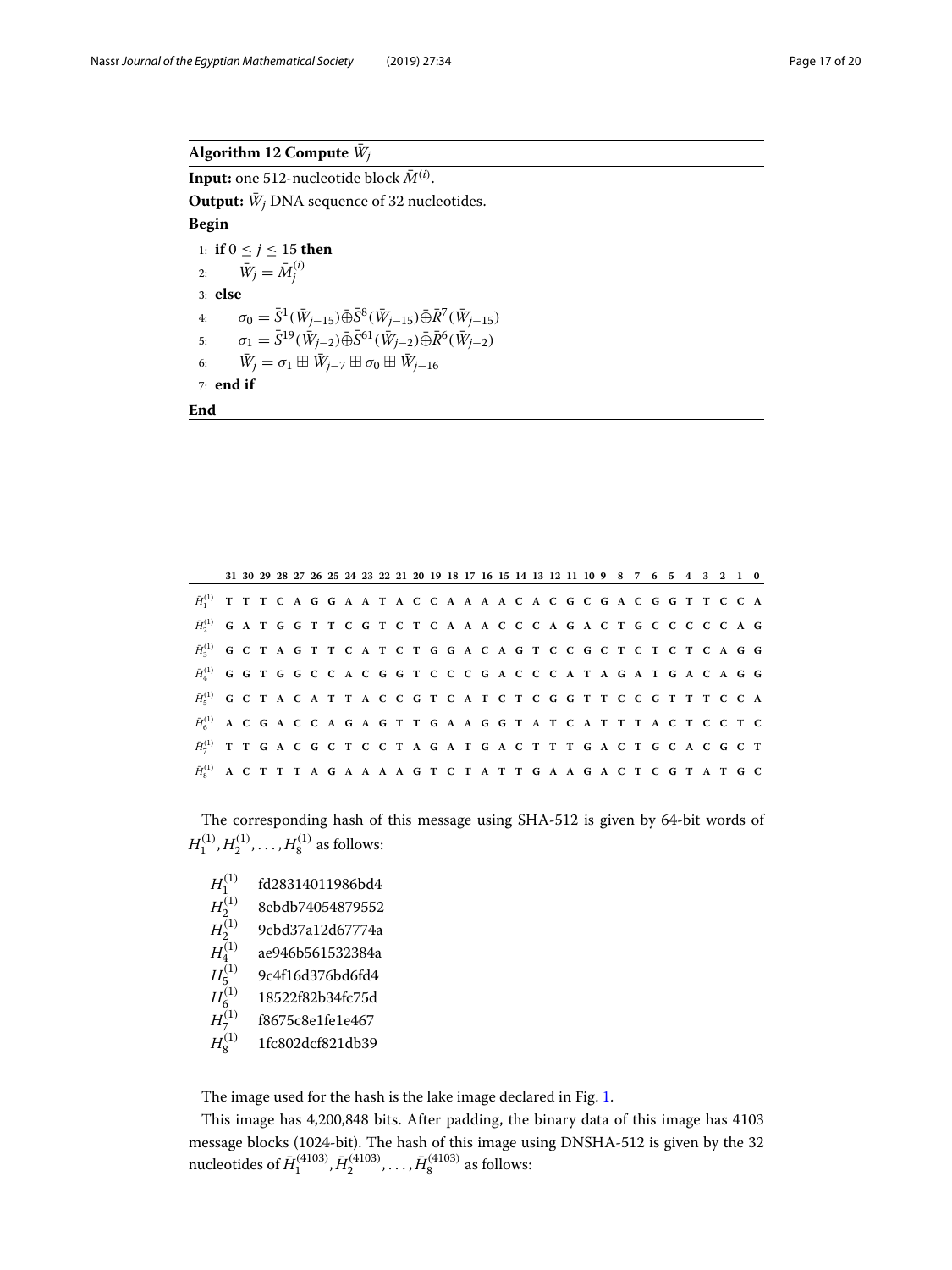|                                                                                          |  |  |  | 31 30 29 28 27 26 25 24 23 22 21 20 19 18 17 16 15 14 13 12 11 10 9 8 7 6 5 4 3 2 1 0 |  |  |  |  |  |  |  |  |  |  |  |  |  |
|------------------------------------------------------------------------------------------|--|--|--|---------------------------------------------------------------------------------------|--|--|--|--|--|--|--|--|--|--|--|--|--|
| $\tilde{H}_1^{(4103)}$ A A G G T G T C C G C C C T T C T G C G G C T T T C G A T G C G   |  |  |  |                                                                                       |  |  |  |  |  |  |  |  |  |  |  |  |  |
| $\tilde{H}_2^{(4103)}$ T C T A G T T C G T C A C C C C G G T T T A T G C C A C T G C T   |  |  |  |                                                                                       |  |  |  |  |  |  |  |  |  |  |  |  |  |
| $\tilde{H}^{(4103)}_3$ G G T C T A A C G C T T G C A C G G A G G G C G A A T C A C C T   |  |  |  |                                                                                       |  |  |  |  |  |  |  |  |  |  |  |  |  |
| $\tilde{H}^{(4103)}_a$ G G T T G A A T C G C T G C G C T C C G A T G T C A C C A G G A   |  |  |  |                                                                                       |  |  |  |  |  |  |  |  |  |  |  |  |  |
| $\tilde{H}_5^{(4103)}$ A C C A T C A A T T A T A G A T G T T C C A C T C C G A G G A G   |  |  |  |                                                                                       |  |  |  |  |  |  |  |  |  |  |  |  |  |
| $\tilde{H}^{(4103)}_{6}$ C A T A C A T T C A T G T C A T C A T C T G C G G C T C A T G C |  |  |  |                                                                                       |  |  |  |  |  |  |  |  |  |  |  |  |  |
| $\tilde{H}^{(4103)}_7$ A A G G T T G C T T A G C T G A G A A C A A G T T G G G A C G C   |  |  |  |                                                                                       |  |  |  |  |  |  |  |  |  |  |  |  |  |
| $\tilde{H}^{(4103)}_{8}$ A T C T C G A A A A G T A G T T G C G G T T A A C G A T G A G T |  |  |  |                                                                                       |  |  |  |  |  |  |  |  |  |  |  |  |  |

The corresponding hash of this image using SHA-512 is given by 64-bit words of  $H_1^{(4103)}, H_2^{(4103)}, \ldots, H_8^{(4103)}$  as follows:

| $H_1^{(4103)}$                   | 0aed657de69fd8e6 |
|----------------------------------|------------------|
| $H_2^{(4103)}$<br>$H_2^{(4103)}$ | dcbdb455afce51e7 |
|                                  | adc19f91a2a60d17 |
| $\tilde{H_4^{(4103)}}$           | af836799d63b4528 |
| $H_5^{(4103)}$<br>$H_6^{(4103)}$ | 14d0f323bd4758a2 |
|                                  | 4c4f4ed34de69d39 |
| $H_7^{(4103)}$                   | 0af9f278810bea19 |
| $H_8^{(4103)}$                   | 37600b2f9af0638b |

# <span id="page-17-0"></span>**Conclusion**

We have presented the implementation of SHA-2 using DNA data processing. To the best of our knowledge, this result is the first attempt to model a standard hash function using DNA data processing. We have shown how to encode binary data into a DNA sequence,

<span id="page-17-1"></span>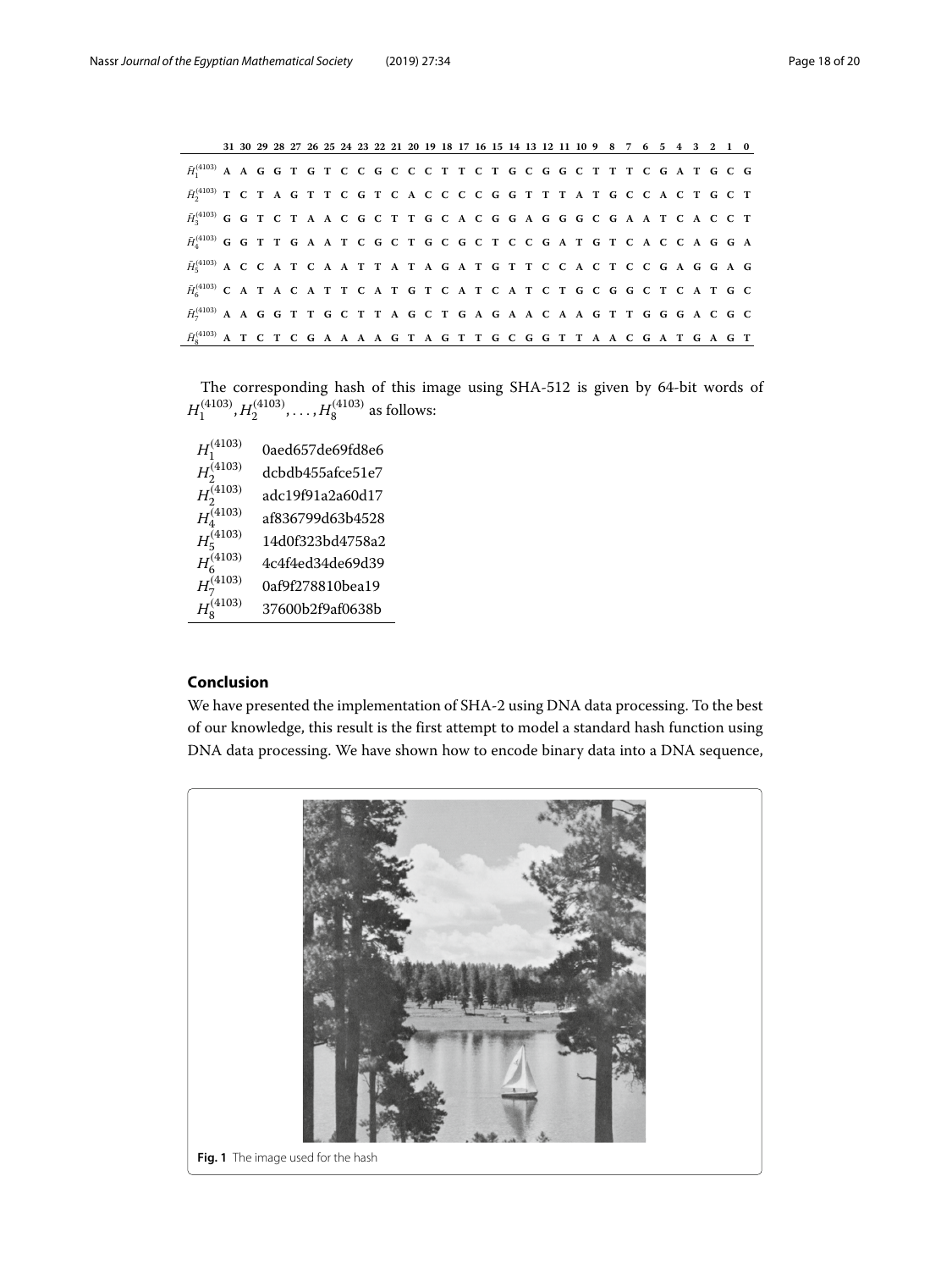and we have given nucleotide operations that mimic the bitwise operations used in SHA-2. In particular, we have presented the DNA operations  $\bar{R}^k(\alpha)$ ,  $\bar{L}^k(\alpha)$ , and  $\bar{S}^k(\alpha)$  that used to mimic the bitwise operations  $R^k(e)$ ,  $L^k(e)$ , and  $S^k(e)$ , where *e* (binary data) is encoded in the the DNA sequence  $\alpha$ . Therefore, this work can be used to mimic any hash algorithm of its bitwise operations limited to bitwise operations specified in SHA-2. Similarly, the nucleotide operations proposed in this result can be exploited to lead to a preliminary result to perform SHA-3 on DNA sequences.

#### **Acknowledgements**

We are grateful to Hatem M. Bahig for his support, valuable comments, and remarks. Furthermore, we are thankful to the referees for their precious comments, which lead to the improvement of the paper.

#### **Authors' contributions**

DIN is the only author of this article, and he has performed all the analysis, verifications, and completions of the results included in this article. The author read and approved the final manuscript.

**Funding**

Not applicable

**Availability of data and materials** Not applicable.

#### **Competing interests**

The author declares that he has no competing interests.

#### Received: 20 March 2019 Accepted: 23 August 2019 Published online: 18 September 2019

#### **References**

- <span id="page-18-0"></span>1. Aoki, K., Guo, J., Matusiewicz, K., Sasaki, Y., Wang, L.: Preimages for step-reduced SHA-2. In: Advances in Cryptology - ASIACRYPT 2009, 15th International Conference on the Theory and Application of Cryptology and Information Security, Tokyo, Japan, December 6-10, 2009. Proceedings, Vol. 5912 of Lecture Notes in Computer Science, pp. 578–597. Springer, (2009). [https://doi.org/10.1007/978-3-642-10366-7\\_34](https://doi.org/10.1007/978-3-642-10366-7_34)
- 2. Indesteege, S., Mendel, F., Preneel, B., Rechberger, C.: Collisions and other non-random properties for step-reduced SHA-256. In: Selected Areas in Cryptography, pp. 276–293. Springer, (2009). [https://doi.org/10.1007/978-3-642-](https://doi.org/10.1007/978-3-642-04159-4_18) [04159-4\\_18](https://doi.org/10.1007/978-3-642-04159-4_18)
- 3. Kelsey, J., Kohno, T.: Herding hash functions and the nostradamus attack. In: Advances in Cryptology EUROCRYPT 2006, pp. 183–200. Springer, (2006). [https://doi.org/10.1007/11761679\\_12](https://doi.org/10.1007/11761679_12)
- <span id="page-18-1"></span>4. Sanadhya, S., Sarkar, P.: New collision attacks against up to 24-step SHA-2. In: Progress in Cryptology-INDOCRYPT 2008, pp. 91–103. Springer, (2008). [https://doi.org/10.1007/978-3-540-89754-5\\_8](https://doi.org/10.1007/978-3-540-89754-5_8)
- <span id="page-18-2"></span>5. Menezes, A. J., van Oorschot, P. C., Vanstone, S. A.: Handbook of Applied Cryptography, CRC Press, Inc., USA (1996 ) 6. N.I. of Standards, Technology, FIPS PUB 180-4: Secure Hash Standard, pub-NIST (2012). [http://csrc.nist.gov/](http://csrc.nist.gov/publications/fips/fips180-4/fips-180-4.pdf)
- <span id="page-18-4"></span><span id="page-18-3"></span>[publications/fips/fips180-4/fips-180-4.pdf](http://csrc.nist.gov/publications/fips/fips180-4/fips-180-4.pdf) 7. N.I. of Standards, Technology, SHA-3 Standard: Permutation-Based Hash and Extendable-Output Functions: FiPS PUB 202, pub-NIST (2015). <https://books.google.com.eg/books?id=hCwatAEACAAJ>
- <span id="page-18-5"></span>8. Friedman, M., Rogers, Y., Boyce-Jacino, M.: Gene pen devices for array printing, WO Patent App, No. 6235473 (2000). <http://www.freepatentsonline.com/6235473.html>
- <span id="page-18-6"></span>9. Kimoto, M., Matsunaga, K., Hirao, I. I.: DNA aptamer generation by genetic alphabet expansion SELEX (ExSELEX) using an unnatural base pair system. Springer, New York (2016)
- <span id="page-18-7"></span>10. Calladine, C., Drew, H., Luisi, B., Travers, A.: Understanding DNA: The Molecule and How itWorks. 3rd ed. Academic Press, Cambridge (2004)
- <span id="page-18-8"></span>11. Watson, J.: Molecular biology of the gene, Benjamin/Cummings (1987). [https://books.google.com.eg/books?id=](https://books.google.com.eg/books?id=cM0fAQAAIAAJ) [cM0fAQAAIAAJ](https://books.google.com.eg/books?id=cM0fAQAAIAAJ)
- <span id="page-18-9"></span>12. Atito, A., Khalifa, A., Rida, S. Z., Khalifa, A.: DNA-based data encryption and hiding using playfair and insertion techniques. J. Commun. Comput. Eng. **2**, 44–49 (2012)
- 13. Guo, C., Chang, C., Wang, Z.: A new data hiding scheme based on DNA sequence. Int. Innov. J. Comput. Inf. Control. **8**, 1–11 (2012)
- 14. Khalifa, A.: Lsbase: a key encapsulation scheme to improve hybrid crypto-systems using DNA steganography. In: 2013 8th International Conference on Computer Engineering & Systems (ICCES), pp. 105–110, (2013). [https://doi.](https://doi.org/10.1109/icces.2013.6707182) [org/10.1109/icces.2013.6707182](https://doi.org/10.1109/icces.2013.6707182)
- 15. Khalifa, A, Atito, A: High-capacity DNA-based steganography. In: 8th International Conference on Informatics and Systems. IEEE, (2012). BIO–76–BIO–80
- 16. Skariya, M., Varghese, M.: Enhanced double layer security using RSA over DNA based data encryption system. Int J Comput Sci Eng Technol. **4**, 746–750 (2013)
- <span id="page-18-10"></span>17. Taur, J., Lin, H., Lee, H., Tao, C.: Data hiding in DNA sequences based on table lookup substitution. Int J Innov Comput Inf Control. **8**, 6585–6598 (2012)
- <span id="page-18-11"></span>18. UbaidurRahmana, N. H., Balamuruganb, C., Mariappanab, R.: A novel DNA computing based encryption and decryption algorithm. Procedia Comput. Sci. **46**, 463–475 (2015)